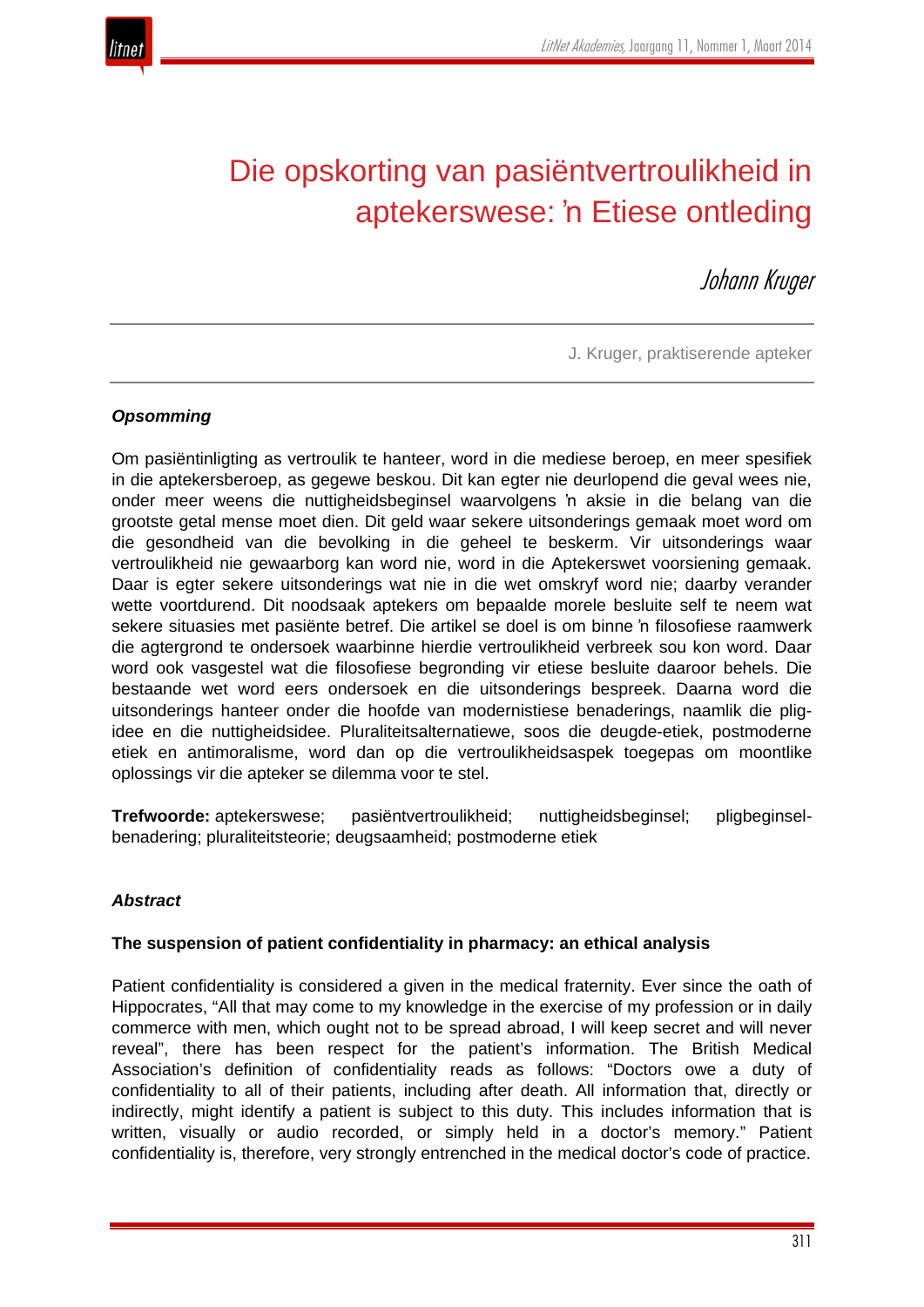

In the pharmacy profession, however, patient confidentiality is not as strongly spelt out. Although there is provision made for patient confidentiality in the South African Pharmacy Council's rules which we will be looking at in this research, and there are exceptions provided for when confidentiality can be broken, there are still many areas where the discretion regarding patient confidentiality is left to the pharmacist to decide for herself. It is these uncertainties that inspired the study to try and provide a guideline for the pharmacist regarding what to do in such a situation and to provide ground for further research.

The research goal of the article is to look at the philosophical framework and to investigate the background in instances where patient confidentiality could be broken. If it is assumed that absolute confidentiality cannot be ensured, there are two further problems that the pharmacist has to face: how the breaching of patient confidentiality can be justified and how the pharmacist can distinguish which principle has to be applied, and when, in order to justify the breaching of patient confidentiality. It will also be established what the philosophical foundation for these ethical decisions will entail. In the article the existing law is first investigated and exceptions are discussed. Then the exceptions are handled under the headings of modernist approaches, namely the idea of duty and the utilitarian principle. Utilitarianism as well as virtue ethics, postmodern ethics and antimoralism are then applied to try and find a solution to the pharmacist's dilemma in the handling and breaching of patient confidentiality.

The handling of patient confidentiality in the medical profession, and more specifically, as dealt with in this article, the pharmaceutical profession, is accepted as a given, as stated before. Confidentiality cannot, however, always be guaranteed. The reason is that, among other things, the utilitarian principle of "the greatest good for the greatest number of people" determines that certain exceptions have to be made in order to protect the health of the nation as a whole. The pharmacist sometimes has to make moral judgements in specific instances related to specific patients.

The theoretical framework of the article looks at a philosophical interpretation of the Pharmacy Act and the exceptions that allow for the breaching of patient confidentiality. This takes the form of a brief exposition of modernist ethics and the issue of confidentiality under the headings of the idea of duty as moral imperative and the utility idea. The utilitarian principle of the greatest good for the greatest number of people is placed against the deontological position of Emmanuel Kant of absolute adherence to and respect for patient confidentiality. Aristotle's pluralistic alternatives, such as the ethics of virtue, are then given as an alternative solution for instances where the act is not clear or is silent. The method of investigation takes place by means of the examination of each exception to the Board Notice of the South African Pharmacy Council on patient confidentiality and examples from daily practice are given that apply to the specific exception and different ethical explanations given in each case.

The next step was to look at postmodern ethics and antimoralism, which were explored as possible solutions to the pharmacist's dilemma in this regard. The first of the modernistic approaches was the principle of duty as exemplified by Emmanuel Kant's categorical imperative, where the patient's information is treated as absolutely confidential and not to be tampered with despite anything said. This was compared with the principle of utility, or the so-called consequential theory, where the well-being of the nation is placed before the confidentiality of the patient. Lastly the virtue ethics of Aristotle is offered as an alternative solution to the pharmacist when there is a need to breach patient confidentiality. It implies that each case has to be looked at on its own merits. For that we need a virtuous pharmacist who can use her common sense in these exceptional cases.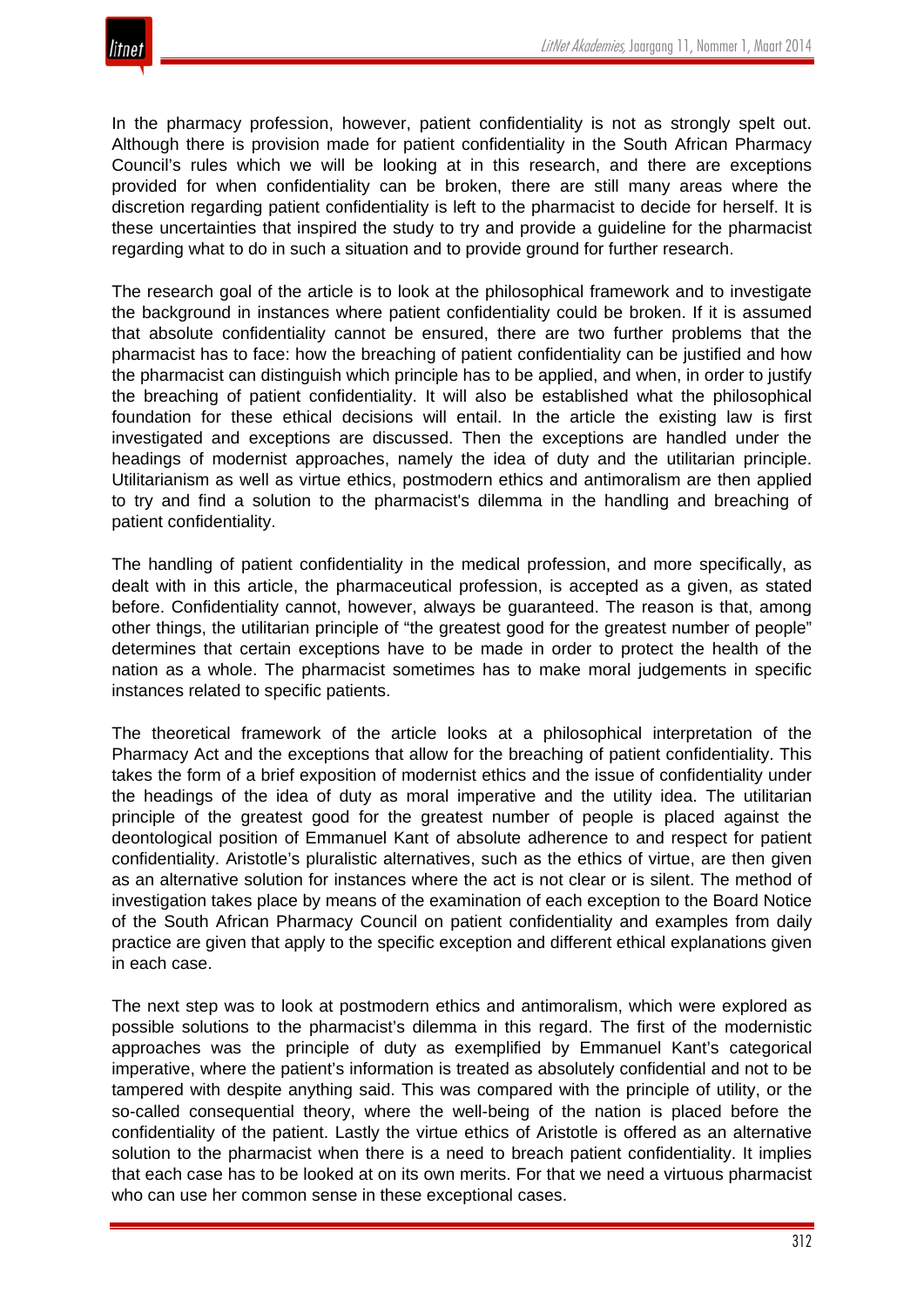

The fact that pluralism is hinted at as a possible solution might bring accusations of subjectivism and relativism to the table. In answer to that: the fact that universalism is seen as a solution to the problem does not take away the responsibility of applying which ethical norm needs to be applied by a pharmacist in which situation.

In summation it is then stated that a single ethical norm cannot be brought to bear when dealing with the breaching of patient confidentiality. In the complex daily lives of pharmacists the theoretical framework of ethics is often just not practical. In this practical approach to the pharmacist's dilemma it is proposed that ethical approaches such as deontology, utilitarianism and virtue ethics be used to give direction in decisions taken. Toulmin's casuistic approach as well as Taylor's anti-universalism imply that life cannot always be organised along rules, supporting the pluralistic approach to these problems.

The biggest challenge in this study was the lack of literature pertaining to the pharmacist's handling of patient confidentiality. More research needs to be undertaken, especially empirical research on how the reasonable pharmacist is currently handling ethical dilemmas. A more formal course in ethics is also proposed for pharmacy undergraduates.

**Keywords:** pharmacy; patient confidentiality; utilitarianism; deontology; plurality theory; virtue; post-modernistic ethics

## **1. Inleiding**

Die vertroulike hantering van 'n pasiënt se mediese toestand deur 'n mediese praktisyn word reeds sedert die instelling van die Eed van Hippokrates as 'n ononderhandelbare morele plig beskou. In dié eed word die vertrouensplig soos volg verwoord: "Wat ook al, in verband met my mediese praktyk, of nie in verband daarmee nie, ek sien of hoor, in die lewe van die mens, wat nie wyd bespreek behoort te word nie, sal ek nie oor uitpraat nie, dat ek alles sodanig as geheim sal beskou" (Kuhse en Singer 1998:73; my vertaling).<sup>1</sup> Die Britse Mediese Vereniging se definisie (1993), asook dié van die Internasionale Mediese Vereniging, stel dit selfs dat 'n "geneesheer absolute vertroulikheid sal handhaaf ten opsigte van alles wat hy van sy pasiënt sal weet, selfs nadat die pasiënt te sterwe gekom het" (Kuhse en Singer 1998:425). Hierdie eed het wel binne 'n antieke denkklimaat ontstaan. Tog word dit tans maklik beskou as 'n "plig" binne die konteks van 'n absolutistiese (modernistiese) etiek wat funksioneer op grond van universalistiese (algemeen geldende) morele wette, of dan kategoriese imperatiewe.

In die huidige postmoderne wêreld, wat onder meer deur 'n pragmatiese en relativistiese klimaat gekenmerk word, staan hierdie onaantasbaarheid van vertroulikheid egter nie meer so vas nie. Daar is byvoorbeeld gevalle waar 'n verbreking van vertroulikheid tot voordeel van die samelewing sou kon wees. 'n Aantal sodanige uitsonderings word inderdaad in die etiese gedragskode vir aptekers voorsien. Die wet maak dus voorsiening vir 'n algemene benadering tot vertroulikheid terwyl uitsonderings ook in gedagte gehou word. Tog is daar dikwels gevalle waaroor die wet nie voorskriftelik optree nie en dit aan die apteker self oorlaat om 'n besluit te neem. Wette verander ook van tyd tot tyd. Dit het ingrypende implikasies vir byvoorbeeld die Eed van Hippokrates – soos in die geval van die betreklik onlangse verandering in gesindheid jeens aborsie, asook die geneesheer-geassisteerde genadedood wat in sommige lande toegelaat word (Mash 2000:295). Die wet kan dus nie absolute riglyne bied om besluite oor vertroulikheid te neem nie. Dit beteken dat 'n etiesgebaseerde benadering al hoe belangriker in die aptekerswese raak.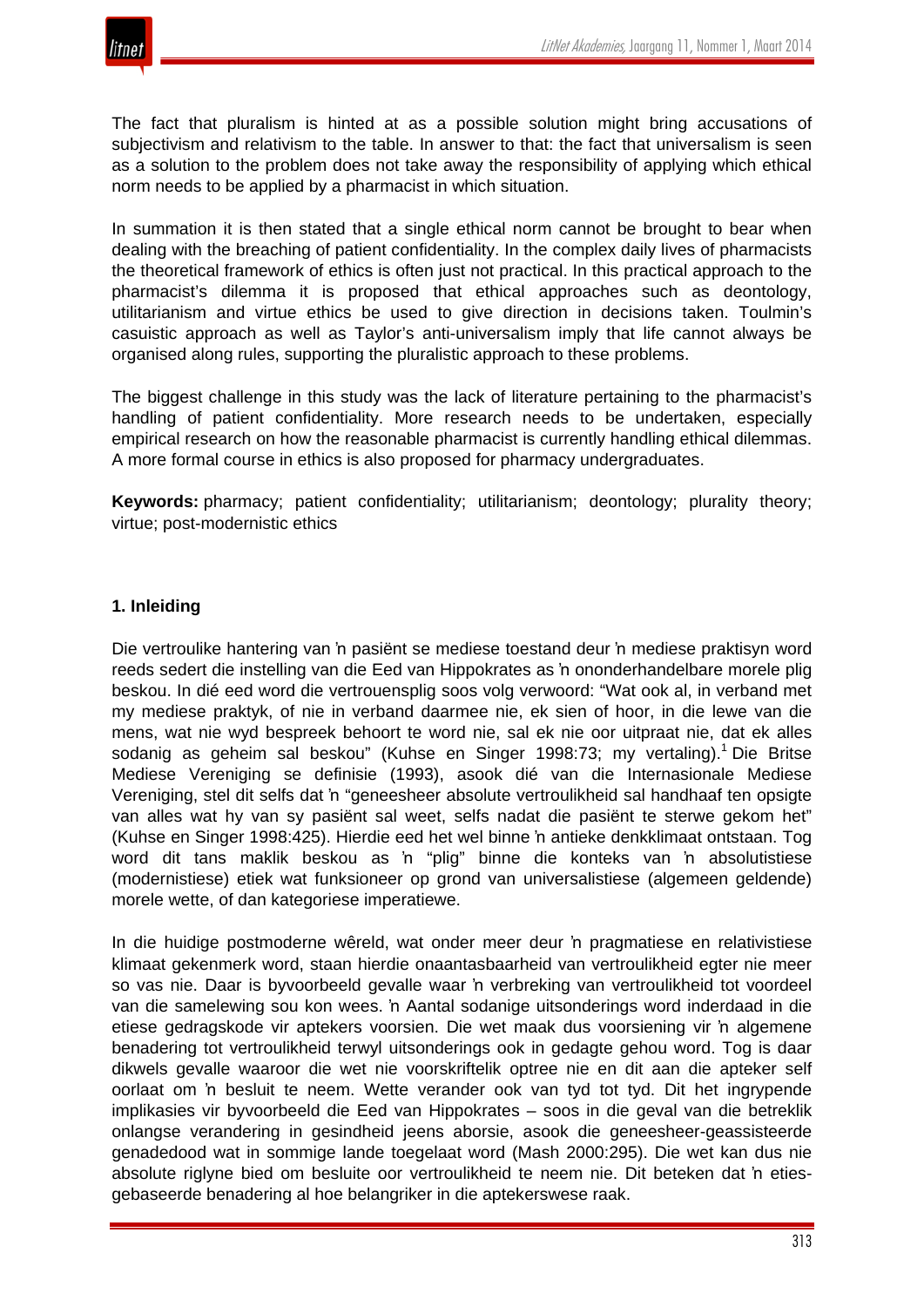

Vertroulikheid is 'n debatteerbare onderwerp wat dikwels in ander mediese en verwante beroepe indringend bespreek word. Tog is hieroor weinig literatuur in die aptekersberoep beskikbaar. In die Suid-Afrikaanse konteks was geen dokumentering van sodanige navorsing te vind nie (d.w.s. benewens die Suid-Afrikaanse Aptekersraad se gedragskode). Inligting en bronne wat wel in die algemeen gevind is, is in die navorsing verreken en in die bronnelys opgeneem.

Die doel van hierdie artikel is om, rakende die aptekersberoep in Suid-Afrika, die tradisionele absolute ingesteldheid jeens vertroulikheid vanuit 'n filosofiese perspektief te verken.<sup>2</sup> Die kompleksiteit van die hantering van pasiëntvertroulikheid moet opgeweeg word teen die agtergrond van tradisionele etiese benaderings soos die nuttigheidsbeginsel, pligbeginselbenadering en deugde-etiek. Dit moet egter ook getakseer word teen die agtergrond van die voortgaande belang van die Eed van Hippokrates, asook die postmoderne atmosfeer waarin die aptekersbedryf sig bevind.

Teen hierdie agtergrond dring die volgende vraag sigself onvermydelik aan 'n mens op: Kan en moet die vertroulike hantering van pasiënte se inligting oor hul mediese toestand in alle situasies verseker word?

Indien die antwoord is dat absolute vertroulikheid nie moontlik is nie, is daar twee verdere probleme vir die apteker:

- Hoe kan die opskorting van vertroulikheid geregverdig word?
- Hoe kan onderskei word waar en wanneer watter beginsel op watter geval toegepas behoort te word om oor vertroulikheid te kan oordeel?

Die stelling wat hier onder verken word, is dat vertroulikheid tussen pasiënt en apteker 'n ingewikkelde aangeleentheid is. Dit verg 'n benadering waarin verskeie beginsels en norme teen mekaar opgeweeg moet word. Spesifieke etiese dilemmas behoort behandel te word binne die konteks waarin dit opduik. In die praktiese oplossing van sulke dilemmas behoort etiese benaderings soos die pligbeginselbenadering, nuttigheidsbeginsel en deugde-etiek as belangrike rigtingaanwysers te geld. Die sentrale uitgangspunt sal egter wees dat 'n enkele oorkoepelende benadering, soos die pligbeginselbenadering, nuttigheidsbeginsel of deugdeetiek voorskryf, nie op alle etiese dilemmas en keuses afgedwing kan word nie. Daar sal waarskynlik meer moeite gedoen moet word om erkenning te gee aan die verskeidenheid keusemoontlikhede in die morele situasie waarin aptekers hulle bevind.

Hierdie uitgangspunt sal vervolgens deur die volgende metodologiese insette verdedig word: 'n Agtergrondskets sit die wetlike voorskrifte en uitsonderings oor pasiëntvertroulikheid uiteen. Hierdie verkenning word gedoen om aan te toon dat 'n praktyk waarin die vertroulikheidsplig eksklusief gehandhaaf word, lankal nie meer algemeen haalbaar is nie. Daarna word die modernisties-etiese beskouings van die plig-idee en die nuttigheidsidee met die probleem van pasiëntvertroulikheid in verband gebring. Dit word gedoen om aan te toon dat hierdie monistiese idees wat mekaar in 'n modernistiese klimaat uitsluit, tog wel elk op 'n eie manier ter sake is vir die idee van vertroulikheid in die verhouding tussen apteker en pasiënt. Die plig tot vertroulikheid word daarna met pluraliteitsalternatiewe, soos deugdeetiek, 'n postmoderne etiek en 'n antimoralisme, verbind om 'n alternatief vir die reduksionistiese monismes van die modernisme te bedink. Laastens word die moontlikheid kortliks verreken dat hierdie benadering aan subjektivisme en relativisme skuldig kan wees. Die artikel sluit af met 'n opsomming waarin ook voorstelle oor die pad vorentoe gemaak word.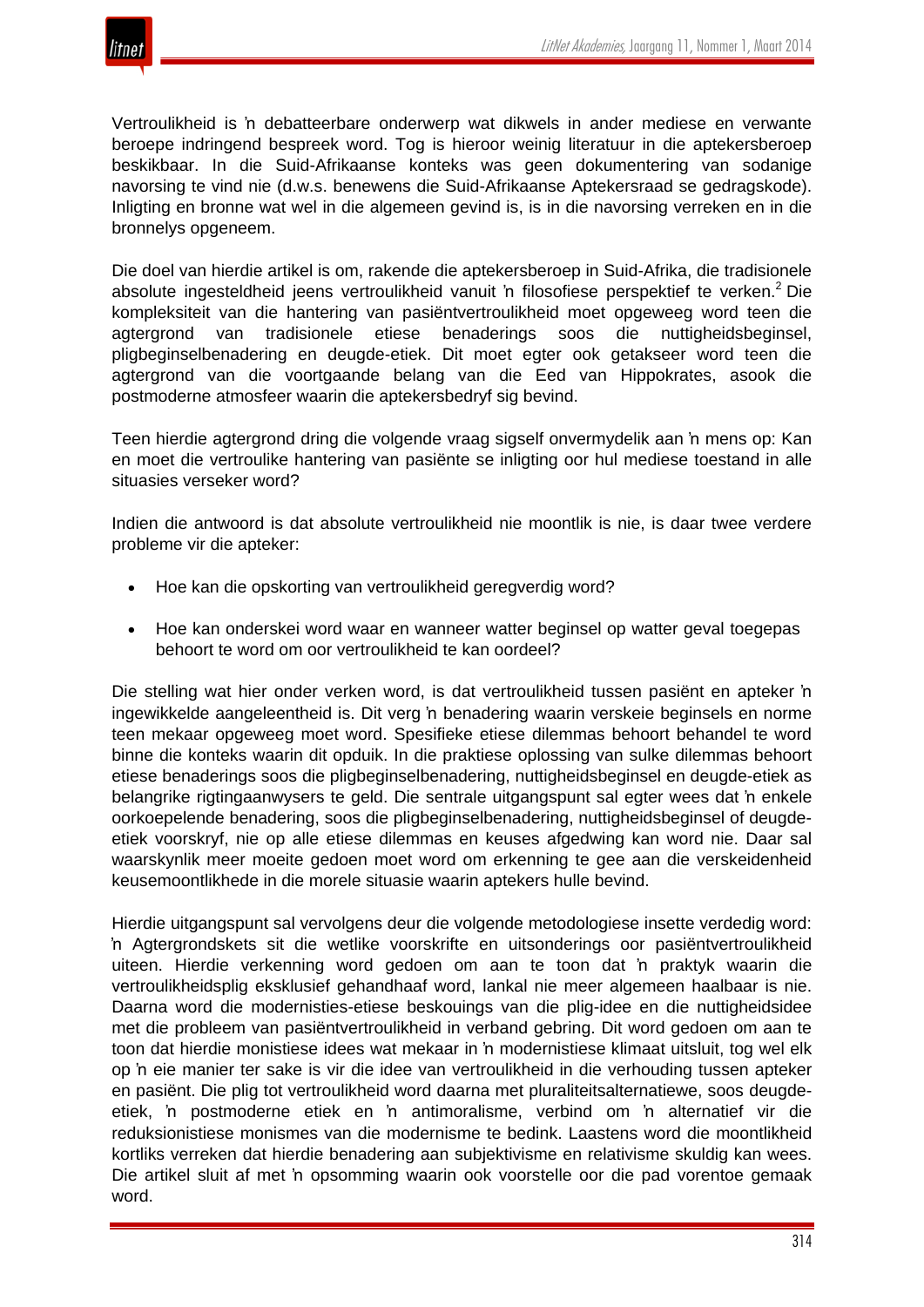

#### **2. Die gedragskode vir die aptekersberoep**

Die vertroulikheidsplig soos dit vir aptekers geld, vind neerslag in wetgewing, in die "raadskennisgewing"-dokument van die Suid-Afrikaanse Aptekersraad – volgens die gedragskode vir aptekers se Wet 53 van 1974 (SA Aptekersraad 2006). Hier word die vertrouensplig vir aptekers soos volg verwoord:

'n Apteker moet die vertroulikheid van inligting wat in die loop van sy professionele aktiwiteite tot sy kennis gekom het, respekteer en nie daaroor uitpraat nie – behalwe met die uitdruklike toestemming van die pasiënt, of in die geval van 'n minderjarige, met die toestemming van die ouer of voog, of waar sodanige inligting verstrek moet word aan 'n persoon wat volgens wet gemagtig is om dit aan te vra – tensy sodanige openbaarmaking in die belang van die pasiënt is. (My vertaling)

Die uitsonderings waarvan in bogenoemde stelling sprake is, sou byvoorbeeld die epidemiese uitbreek van siektetoestande kon insluit. Daar kan ook geargumenteer word dat direk oordraagbare siektes, byvoorbeeld MIV en Vigs, onder beheer gebring sou kon word indien almal kennis sou dra van 'n pasiënt se status en sodoende die nodige voorsorg sou kon tref om moontlike verspreiding te beperk. Dit is dus verstaanbaar dat die gedragsreëls van die Suid-Afrikaanse Aptekersraad (SA Aptekersraad 2006) voorsiening maak vir die opskorting van 'n pasiënt se reg op vertroulikheid. Hierdie opskorting kan in die volgende gevalle geskied, waar die uitsonderings uit die gedragskode in vetdruk hier onder aangehaal en telkens bespreek word:

Ter wille van die effektiewe behandeling van die pasiënt

a. Waar die inligting gedeel moet word met ander wat in die behandeling van die pasiënt deel, of verantwoordelikheid help neem vir die behandeling, en dit sonder die inligting nie sou kon doen nie (die nodig-om-te-weet-konsep).

Die dokter kan dalk verkies om nie die diagnose aan die apteker bekend te maak nie – wat die apteker se rol kan inperk. Sekere vorme van medikasie kan vir meer as een siektetoestand gebruik word. Indien die apteker nie toegang tot presiese inligting het nie, is dit moeilik, of soms selfs onmoontlik, om aan die pasiënt behoorlike voorligting oor die korrekte gebruik van die medikasie te gee. Hierdie maatreël veronderstel wel 'n opskorting van vertroulikheid. Nogtans het dit vir die pasiënt die voordeel dat dit die kanse op beterskap verbeter en ander persone in die behandelingsnetwerk van (beperkte) inligting kan voorsien sodat hulle wel 'n bydrae tot die behandeling kan lewer.

Openbaarmaking aan 'n gemagtigde amptenaar

b. Dit geld waar daar openbaarmaking aan 'n persoon is wat volgens wet op sulke openbaarmaking geregtig is; byvoorbeeld in verband met 'n geskeduleerde medisyne of aanmeldbare siekte.

c. Dit geld waar openbaarmaking deur die voorsittende amptenaar van 'n hof afgedwing word. Daar moet op gelet word dat sulke inligting slegs aan die persoon wat deur die hof daarvoor aangewys is, gegee moet word.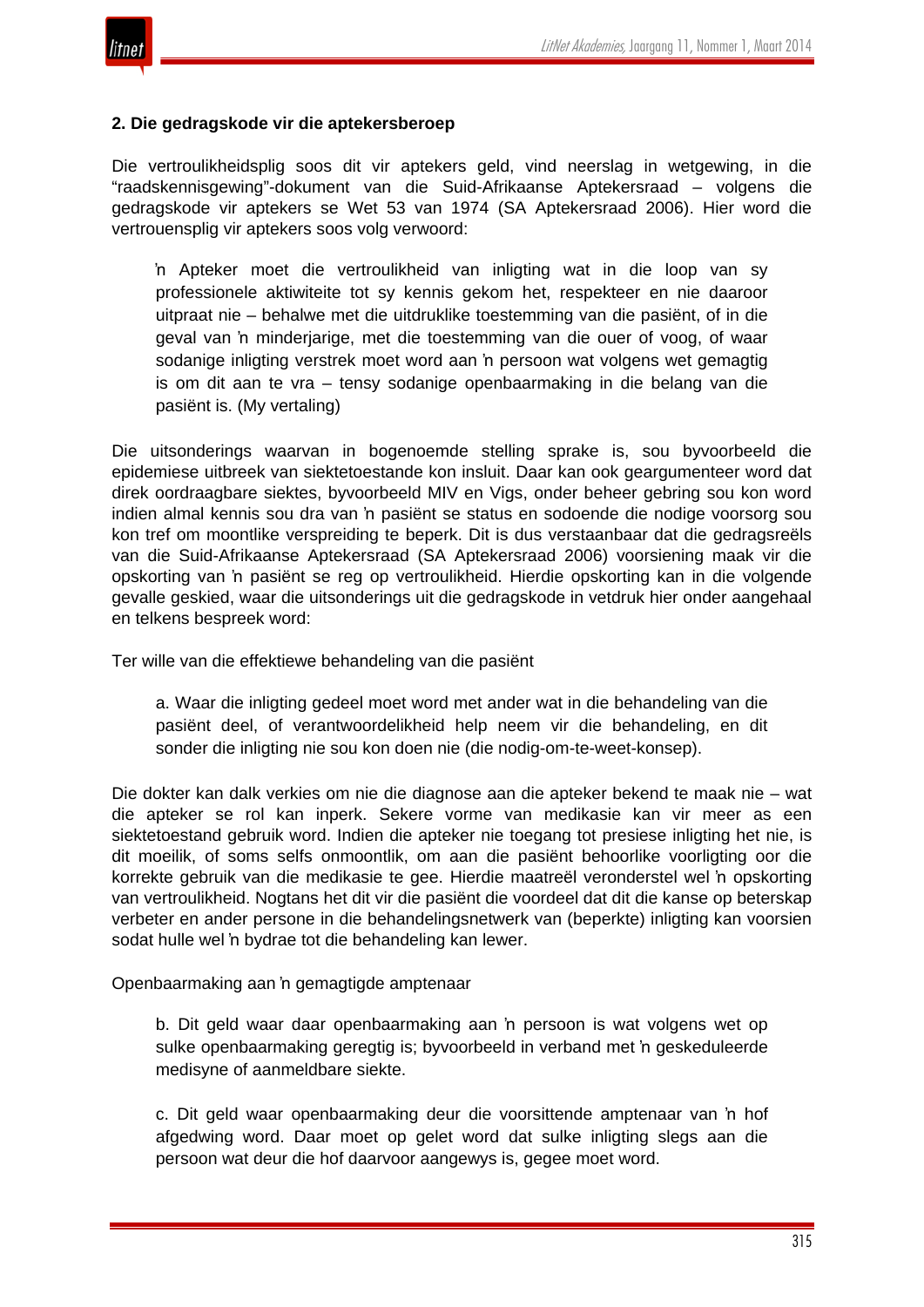

Dit is duidelik dat die openbare belang hier seëvier oor die individu se wens om sy/haar inligting vertroulik te hou. Die openbare amptenaar het die wetlike mag om die openbaarmaking af te dwing aan die hand van riglyne wat duidelik vooraf beskryf is. Hieronder geld byvoorbeeld die skeduleringstatus van die betrokke medikasie of die openbaarmaking van 'n duidelik gediagnoseerde siekte deur internasionale diagnostiese kriteria van die aanmeldbare siekte wat ter sprake is. Die regverdiging vir hierdie uitsondering word gevind in die beginsel van "die beste belang van die grootste getal mense".

Ter wille van navorsing

d. Dit geld waar openbaarmaking noodsaaklik is vir die doel van 'n mediese navorsingsprojek wat deur 'n erkende etiekkomitee goedgekeur is.

Die voordeel wat navorsing vir die groter gemeenskap inhou, behoort in baie gevalle voorrang te geniet bo die handhaaf van vertroulikheid by die individu se inligting. Dit kan dalk lyk of die individu se privaatheid in hierdie bepaling geskend word. Dié skending moet egter opgeweeg word teen die groter voordeel wat navorsing vir die mensdom kan inhou. Die voordeel kan in hierdie geval wees vir sowel die groter gemeenskap as die individu self.

In hierdie geval moet die kwessie van die opskorting van vertroulikheid krities benader word. Vrae wat tipies ter sprake behoort te kom, is: Hoe groot is die voordeel? Wie trek werklik voordeel uit die navorsing – die navorsers, befondsers of pasiënte? Hoe onbevooroordeeld is die goedkeuring vir die navorsing? Wat is die norme en waardestelsels, asook die konteks waarbinne die goedkeuring vir navorsing plaasgevind het?

Dit is wel belangrik om die bogemelde vrae te opper, soos uit die onderstaande voorbeelde blyk.

Die farmaseutiese bedryf se onversadigbare soeke na inligting ter wille van finansiële voordeel lei daartoe dat data wat apteke elektronies na mediese skemas versend, gebruik word om voorskryfpatrone van mediese praktisyns te bekom. Hierdie inligting word dan gebruik om die mediese praktisyns in hulle voorskryfpatroon te "beïnvloed". Hoewel persoonlike inligting nie noodwendig aan die data gekoppel word nie, is dit 'n vraag of hierdie praktyk nie beskou moet word as 'n onbehoorlike verbreking van pasiëntvertroulikheid nie. Die apteker is dikwels onbewus van die "datadelwing" wat plaasvind.

Dié soort praktyke laat die apteker in 'n moeilike etiese dilemma beland wat hy/sy dikwels nie weet hoe om te hanteer nie (Pike 2011:22). 'n Spesifieke voorbeeld van so 'n praktyk is dié van die Amerikaanse maatskappy AMGA wat beplan om 'n databasis van ongeveer 10 miljoen mense op te bou. Hierdie databasis sal biometriese data en kliniese toestande weerspieël. Sodanige inligting sal aan farmaseutiese maatskappye verkoop word om onder meer kliniese proewe te kan doen. Volgens Amerikaanse wetgewing (Health Insurance Portability and Accountability Act of 1996) is dit nie 'n oortreding nie, maar dit neem nie die etiese aspek van pasiëntvertroulikheid in ag nie. Arthur Kaplan, direkteur van die sentrum vir bioëtiek aan die Universiteit van Pennsilvanië, waarsku dat daar reuse-probleme kan ontstaan omdat dataveiligheid in die era van kuberkrakers nie gewaarborg kan word nie, en dat buite-instansies soos farmaseutiese firmas toegang tot vertroulike pasiëntinligting kan verkry (Romano 2002:24).

Ter wille van openbare belang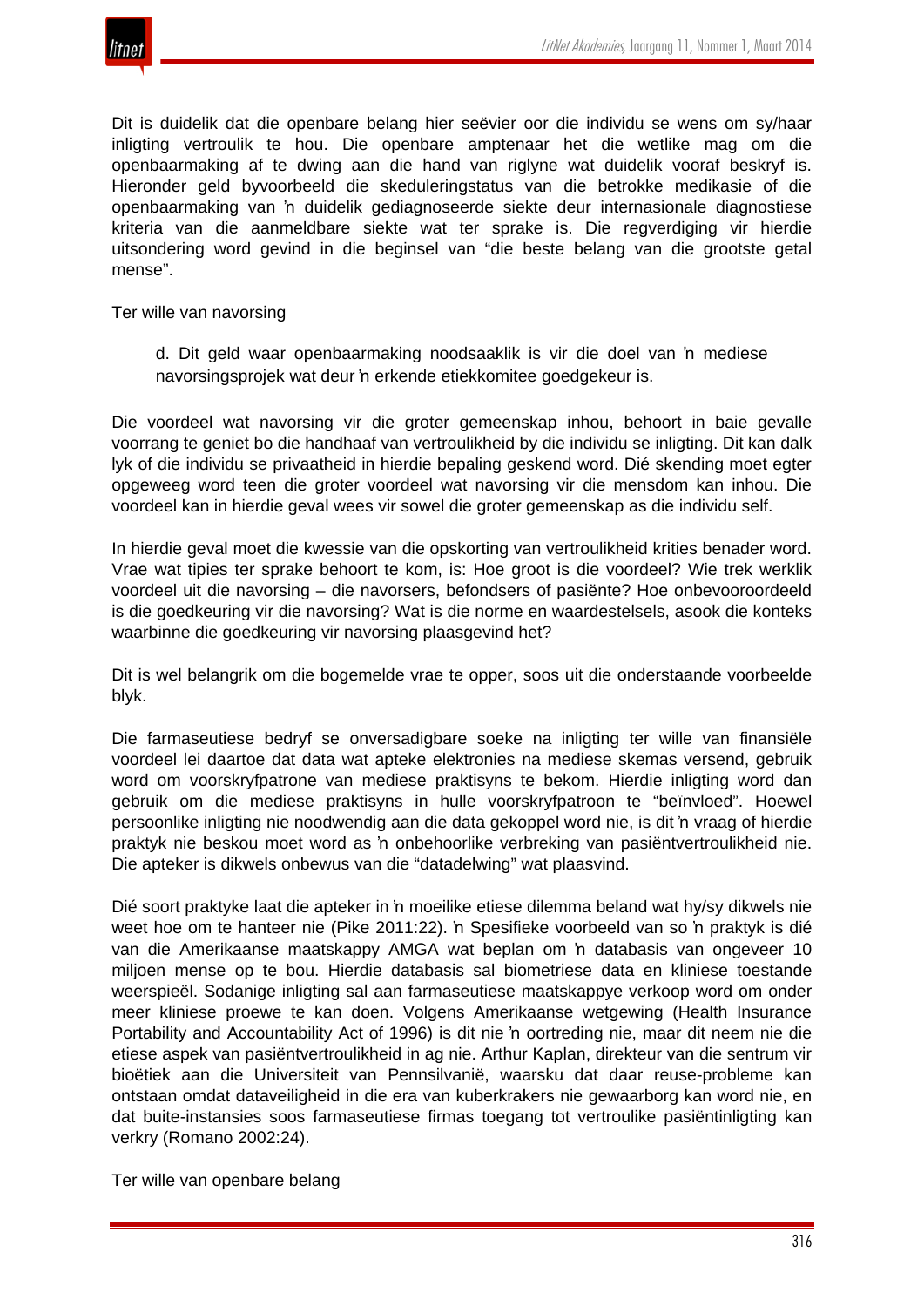

e. Openbaarmaking kan geregverdig word op grond van publieke belang; byvoorbeeld ter wille van bystand in die voorkoming, opsporing of vervolging van 'n ernstige misdaad waar openbaarmaking 'n ernstige risiko vir openbare gesondheid kan voorkom.

Dit kan in openbare belang wees om vertroulikheid te verbreek omdat die openbaarmaking van inligting byvoorbeeld die gevolge van misdaad sou kon blootlê en selfs ernstige risiko's vir openbare gesondheid sou kon voorkom. Hier word die veiligheid en gesondheid van die gemeenskap bo dié van die individu gestel en die nuttigheidsvoordeel vir die gemeenskap word as belangriker beskou as die voordeel wat die individu sou geniet as sy/haar inligting vertroulik gehou word.

Weer eens moet die idee van die opskorting van vertroulikheid krities benader word. Die bekendmaking van vertroulike pasiëntinligting kan byvoorbeeld lei tot diskriminasie deur versekeringsmaatskappye wat siekte-inligting verkry oor 'n pasiënt wat aan die een of ander hoërisiko-siekte ly (Ford 2005:332).

Om 'n derde party te beskerm

f. Dit geld waar dit nodig is om ernstige besering of skade aan die gesondheid van 'n derde party te voorkom.

Die beskerming van die onskuldige derde party geniet wetlik voorrang bo die vertroulikheid van die individu se inligting. Dit sou ondenkbaar wees om die vertroulik hou van 'n individu se inligting bo 'n onskuldige derde party te stel wie se gesondheid benadeel kan word deurdat die pasiënt se vertroulike inligting beskerm word.

Wanneer berading voorsien word

g. Indien die apteker van mening is dat openbaarmaking van die inligting soos versoek ernstige skade aan die pasiënt se fisieke of geestelike gesondheid kan aanrig, mag hy/sy toegang tot die inligting gee indien die aanvraer van die inligting kan bewys dat daar voorsiening gemaak is vir berading om skade te beperk of te voorkom na openbaarmaking van sulke inligting aan die pasiënt.

Die openbaarmaking van inligting sal skadelik vir die pasiënt wees in byvoorbeeld die geval van toetse wat positief is vir MIV en Vigs of kanker, wat terminale siektes is. Dit kan selfs daartoe lei dat so 'n pasiënt selfdoding oorweeg. Daar kan egter voorsiening gemaak word dat voorkomende aksies ingestel word om die fisieke/emosionele skade aan die pasiënt te beperk. Daar is 'n bewustheid dat die pasiënt wie se inligting openbaar gemaak gaan word, skade berokken kan word. Hierdie skade word soveel moontlik beperk. Die openbare belang word egter as belangriker beskou as die skade aan die pasiënt en beperkings op die skade word slegs voorgestel.

'n Voorbeeld van so 'n benadering: Genetiese toetsing van 'n persoon se DNS kan dikwels siektes blootlê wat nie net die individu nie, maar ook die familie se gesondheidsprobleme kan ontbloot. Die vraag is weer eens: Hoe hanteer die apteker die inligting waartoe hy/sy toegang het? Dit raak hier nie slegs die pasiënt nie, maar het ook 'n impak op die pasiënt se direkte familie (Pellerin 2009:3).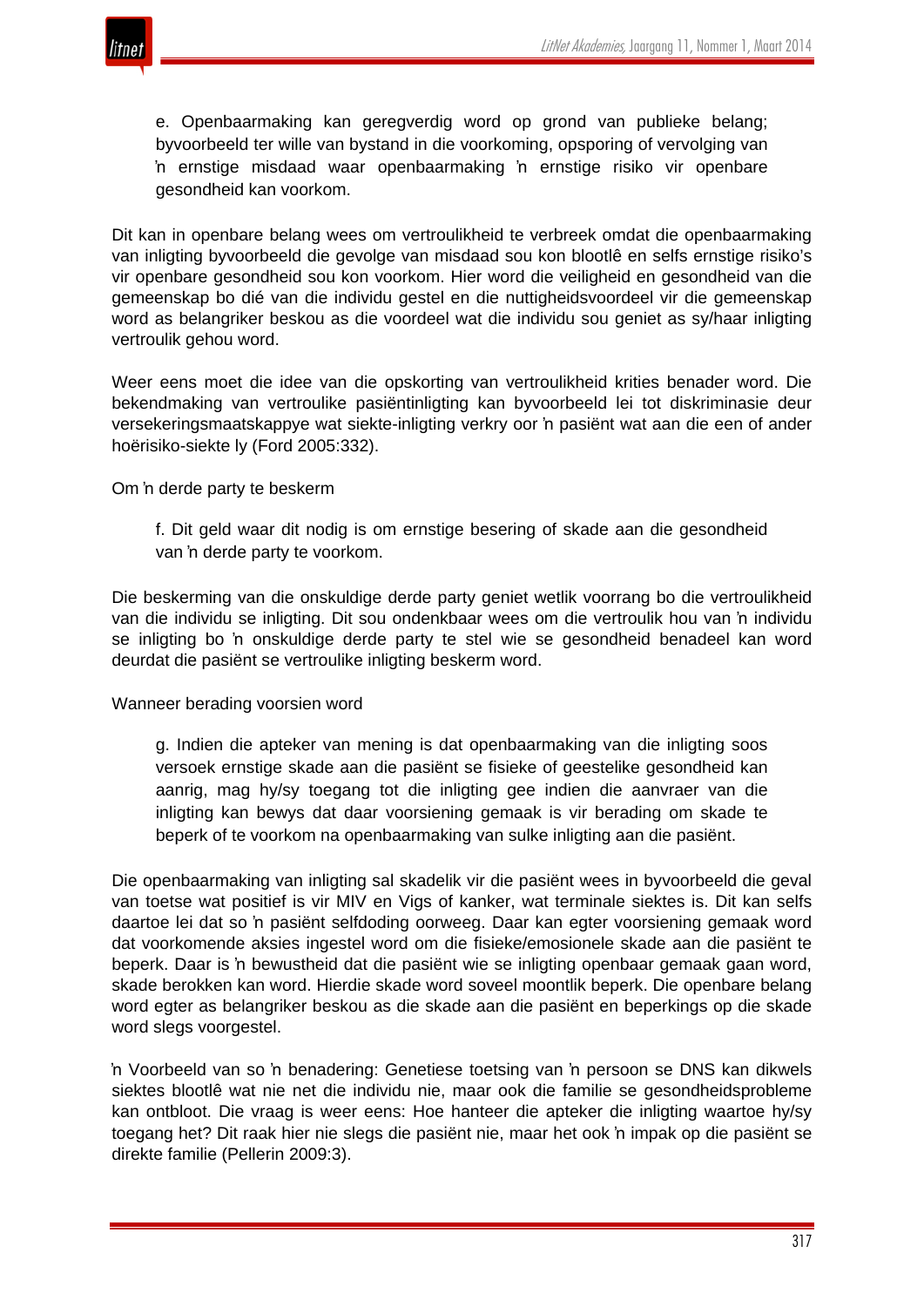

By die toepassing van die wetgewing word die handhawing van die vertroulikheid van pasiënt-inligting grootliks as die belangrikste norm aanvaar. Soos hier bo aangetoon, word die opskorting van vertroulikheid egter wel amptelik voorsien. Dit beteken dat 'n eensydige klem op die vertroulikheidsplig lankal nie meer die enigste moontlike manier is om oor vertroulikheid na te dink nie.

Opsommend kan die opskorting van vertroulikheid in twee kategorieë verdeel word:

- Gevalle waar die pasiënt se inligting aan ander persone meegedeel word om 'n suksesvolle behandeling van die pasiënt self toe te laat.
- Gevalle waar bekendmaking merendeels tot die voordeel van die groter gemeenskap strek, soos wanneer die pasiënt 'n aansteeklike siekte onder lede het en hy/sy deel van, of die oorsaak van, 'n epidemie kan wees.

Dit is belangrik om op te merk dat dit in sommige van die gevalle wat hier bo genoem word, nodig is om krities te kyk na die risiko en erns van die potensiële gevolge wat die openbaarmaking van 'n pasiënt se vertroulike mediese inligting inhou. Dit is in sodanige gevalle dat die apteker se etiese oordeel uitgedaag word en waarop die vraagstelling van hierdie artikel fokus.

#### **3. Modernistiese benaderings**

Die soort dilemma wat gevalle skep waar die opskorting van die vertroulikheidseis geregverdig word, kan op 'n "dieper" vlak verken word deur ook die idees wat soms aangebied word om die dilemmas te hanteer verder te ondersoek.

Twee idees wat veral in die moderne tyd gewild geword het, staan onmiddellik uit. Dit kan ook opgemerk word dat van die prakties-etiese keuses wat hier bo genoem word, deur hierdie twee idees gemotiveer word. Hier word gedink aan die plig-idee en die nuttigheidsidee wat onderskeidelik met die pligbeginselbenadering en die nuttigheidsbeginsel vereenselwig word. In 'n modernistiese denkklimaat funksioneer hierdie twee idees gewoonlik op 'n monisties-totalitêre manier, met die gevolg dat veronderstel word dat hulle mekaar weerspreek en uitsluit. In 'n latere afdeling gaan betoog word dat so 'n monistiese uitsluiting nie noodwendig in die huidige denkklimaat gevolg hoef te word nie. Daarom is dit nuttig om nou reeds kennis te neem van die idees wat hierdie twee benaderings kan bydra tot 'n beter perspektief op die vraag oor vertroulikheid in die verhouding tussen apteker en pasiënt.

## *3.1 Die plig-idee*

Met *pligbeginselbenadering* word bedoel etiese teorieë waarvolgens die moraliteit van aksies of besluite bepaal word deur plig en nie deur die algemene waarde wat die gevolge van die handelinge inhou nie (Mautner 1996:148). Die pligbeginselbenadering sal dus neig in die rigting van die standpunt dat die pasiënt se inligting van so 'n uiters persoonlike aard is dat die apteker die plig het om dit glad nie met ander te deel nie.

Aan die wortel van Immanuel Kant se denke oor etiek lê 'n fokus op die idee van menslike vryheid en outonomie (selfbeskikking). Hierdie grondmotief veronderstel in die eerste plek 'n groot respek vir die mens, wat die enigste wese is wat hierdie vryheidsvermoë besit.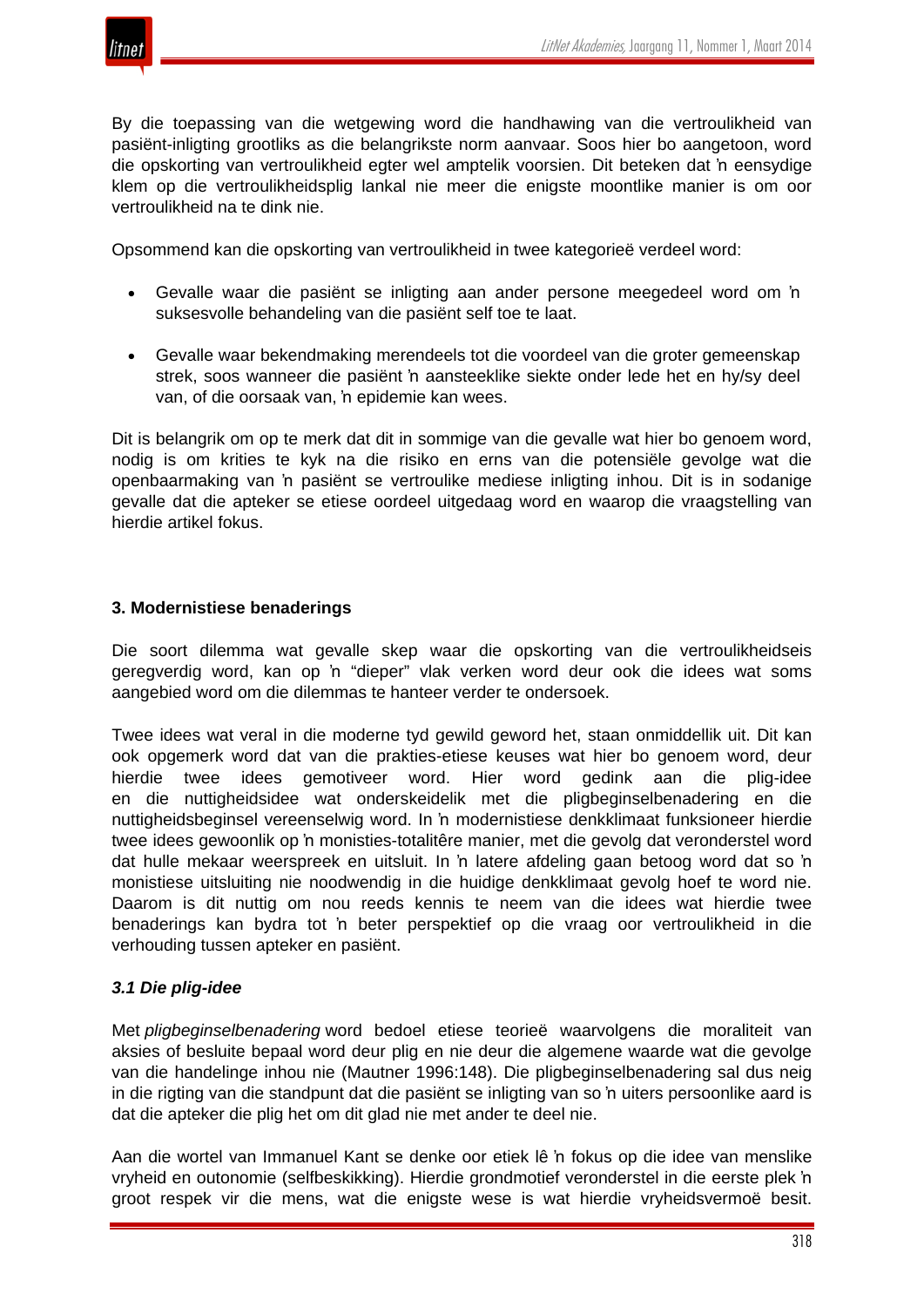Tweedens beteken dit dat die mens die vermoë het om "wette" vir homself te maak. Dit impliseer dat die etiese persoon versigtig moet wees dat sy/haar vryheid nie deur 'n "natuurlike neiging" gekorrupteer word nie. Die mens moet veral in die sfeer van rasionaliteit (in die redelike sy van menswees) soek na wette wat nagevolg kan word en wat universeel kan geld (d.w.s. die kategoriese imperatief). Kant het nie bedoel dat die beginsels onderliggend aan ons handelinge "ontdekte" natuurwette moet wees nie. Dit gaan eerder daaroor dat 'n mens so moet optree dat jy kan *wil* dat die beginsel onderliggend aan jou handeling 'n natuurwet *word*.

Met hierdie veronderstellings in die agtergrond stel die pligbeginselbenadering die motivering om "goed te doen" as dat dit "die regte ding is om te doen". Dit beteken, eenvoudig gestel, dat 'n mens "goed doen" omdat dit jou "plig" is. Hierdie motivering vir plig veronderstel volgens die Kantiaanse interpretasie eerbied vir die morele wet (Norman 1998:89) wat die oorsprong in menslike vryheid het. 'n Verdere sentrale stelling in Kant se pligbeginselbenaderingetiek is die sogenaamde kategoriese imperatief. Hierdie imperatief stel dat 'n mens altyd so teenoor ander behoort op te tree dat jou optrede kan geld as 'n veruniverseelbare grondbeginsel of wet.

Daar word gewoonlik twee verdere subklousules aan hierdie beginsel gekoppel:

- Die grondbeginsel moet ook 'n wet van die natuur wees.
- Persone behoort nooit as slegs 'n middel tot 'n doel behandel te word nie, maar altyd as die einddoel (Mautner 1996:89–99).

Kant se bedoeling met die eerste beginsel is dat 'n mens so moet optree dat jy *wil* dat die beginsel onderliggend aan jou handeling 'n natuurwet *word*. Die tweede veronderstel dat die mens as wese wat in die kern deur outonomie gekenmerk word, groot respek afdwing.

'n Toepassing van Kant se kategoriese imperatief sou veral veronderstel dat die apteker respek vir die hantering van die pasiënt se vertroulike inligting moet toon. Hierdie respek behoort sodanig te wees dat dit deur ander nagevolg word en uit die aard van die saak ook deur die pasiënt onderskryf kan word (Mautner 1996:149).

Die apteker behoort die gevolge in gedagte te hou wanneer sy besluit om die vertrouensplig te verbreek: (i) sy behoort so op te tree dat sy nie sal omgee as enige ander apteker ook so optree nie en (ii) sy moet nie 'n pasiënt as middel tot 'n doel gebruik nie. Hierdie rasionaal vir etiese optrede sou veral aangewend kon word om die vertroulikheidseis te motiveer en as basis te dien vir die motivering vir waarom die apteker te alle tye die pasiënt se inligting as vertroulik moet beskou en dit só hanteer.

## *3.2 Die nuttigheidsidee*

In die nuttigheidsbeginsel word, volgens Mill (1910:49), gepoog om voordeel, plesier, goedheid en geluk te verkry, of om ongerief, pyn of ongeluk te vermy, of dit nou vir 'n gemeenskap of 'n individu geld. Die nuttigheidsbeginsel is dus 'n konsekwensialisties-etiese teorie (dit fokus op die aard van die gevolge). Volgens hierdie teorie word die moraliteit van 'n handeling of besluit bepaal deur die gevolge van die handeling of besluit en nie deur die inherente morele eienskap van die handeling self nie (Pence en Smith 2004:19). Om vanuit 'n nuttigheidsbeginselbenadering die morele grondslag van vertroulikheid te verstaan, moet 'n mens dus let op die gevolge van vertroulikheid in die aptekersberoep. Die probleem wat spesifiek ter sprake kom in die uitsonderings wat deur die wetgewing voorgeskryf word,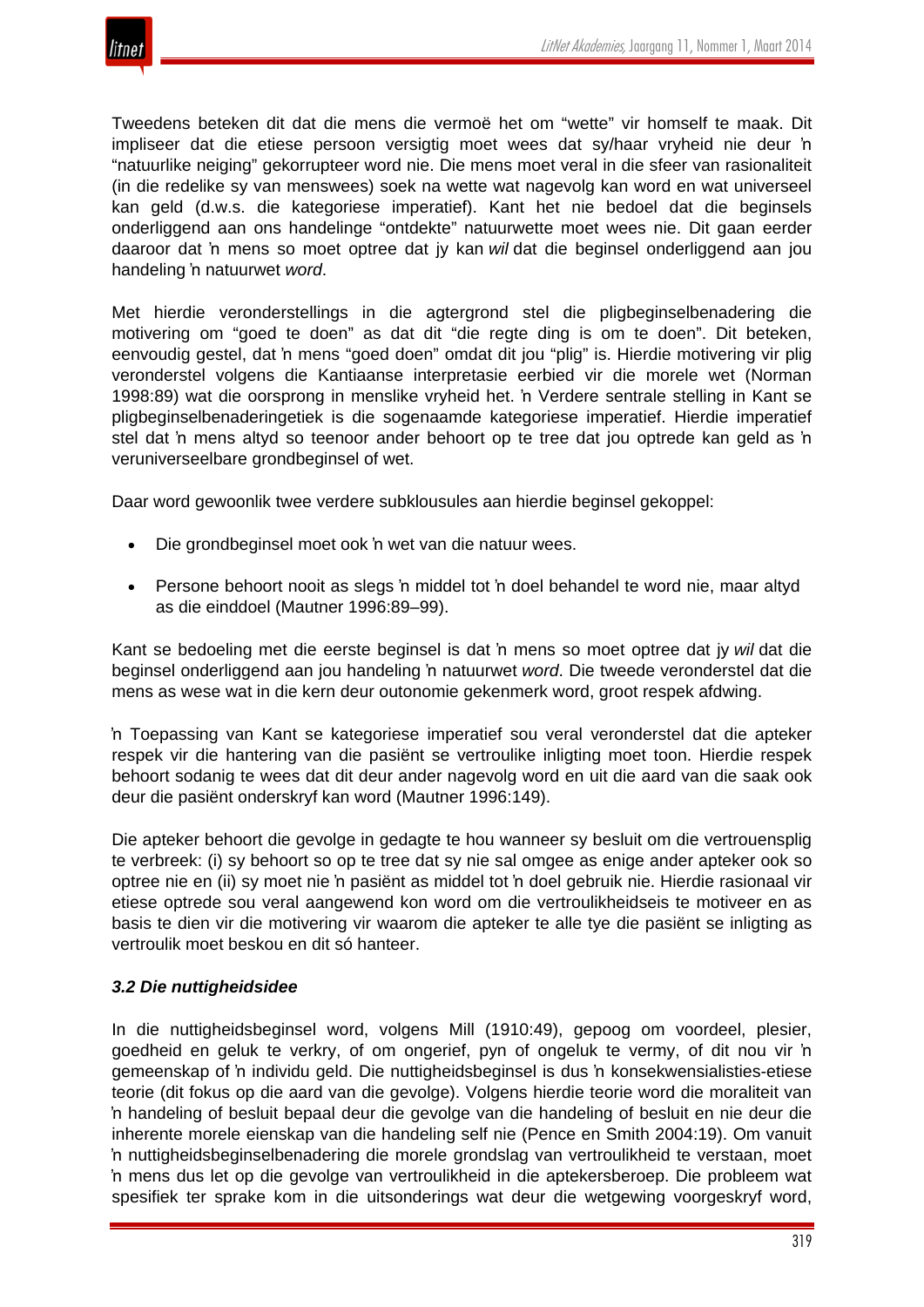

speel die reg op vertroulikheid van die pasiënt af teen die voordele wat 'n verbreking van vertroulikheid vir ander persone inhou. In hierdie gevalle moet die teenoorstaande belange teen mekaar opgeweeg word. Daar kan dalk 'n groter voordeel vir die een party wees teenoor die ander party, wat 'n kleiner voordeel daaruit put.

In die nuttigheidsbeginsel word 'n onderskeid tussen die daad-nuttigheidsbeginsel en die reël-nuttigheidsbeginsel getref. Daar word na Mill as 'n voorstander van die reëlnuttigheidsbeginsel verwys en na Jeremy Bentham as 'n voorstander van die daadnuttigheidsbeginsel (Lotito 2002). Mill se reël-nuttigheidsbeginsel verwys na sy benadering dat besluite oor wat die beste gevolge sal inhou, geneem behoort te word deur reëls wat reeds vooraf bepaal is. Hierteenoor glo Bentham dat 'n presiese berekening van die nuttigheid van elke moontlike aksie in 'n gegewe situasie gemaak behoort te word. Die veronderstelling in hierdie geval is dat die morele aanvaarbaarheid van die daad uitsluitlik van die waarde van die gevolge afhang.

'n Voorbeeld waar die hantering van vertroulikheid gegrond op die daad-nuttigheidsbeginsel in die aptekersberoep doelmatig was, is die volgende: 'n Minderjarige vroulike pasiënt (die gesin van die meisie is aan die apteker bekend) het 'n voorskrif vir 'n voorbehoedmiddel ingedien. Die normale etiese reël bepaal dat die apteker die inligting aan die ouers bekend behoort te maak, omdat sy minderjarig is. Maar die omstandighede waaronder die meisie leef, het die apteker laat vermoed dat die kind se stiefpa moontlik verkragting pleeg. Die apteker kon dit nie bevestig nie, maar het nogtans besluit om die etiese reël oor bekendmaking van inligting jeens 'n minderjarige kind se medikasie aan die ouers te ignoreer. Die motivering was dat daar op hierdie manier minstens 'n moontlike ongewenste swangerskap wat die situasie verder sou kompliseer, vermy kon word. Die bedoeling was om as opvolgaksie die feite te bevestig, waarna verdere stappe gedoen kon word.

In onderskeiding van die daad-nuttigheidsbeginsel word die waarde van gevolge in die reëlnuttigheidsbeginsel bepaal deur die volg van 'n vasgestelde stel reëls. 'n Voorbeeld van die reël-nuttigheidsbeginsel in die aptekersberoep sou die volgende kon wees: 'n Apteker in 'n bestuurde gesondheidsorgprogram weier die magtiging vir 'n pasiënt se duur maar lewensreddende kankermedikasie. Die rede vir hierdie keuse is dat die apteker die reël moet volg waarvolgens aptekers moet sorg dat die mediese skema se finansies nie onder sodanige druk kom dat behandeling nie vir die ander lede van die skema kan voortgaan nie. (Die pasiënt word wel gemagtig om 'n goedkoper, maar minder effektiewe, middel te bekom.) Die reël-nuttigheidsbeginsel word ook die indirekte nuttigheidsbeginsel genoem, omdat dit slegs indirek 'n uitwerking op aksies uitoefen.

In 'n verdere variasie op die klassieke nuttigheidsbeginsel-definisie word *geluk* vervang met *belange, neiging, begeerte* of *bevrediging*. Dit word die voorkeur-nuttigheidsbeginsel genoem – 'n teorie wat behels dat ons mense se belange behoort te maksimaliseer (Norman 1998:182). So 'n benadering opper wel die vraag na mense se belange. Hierdie belange kan dalk dui op slegs voorkeure of slegs iets wat gelukkig maak, maar nie van deurslaggewende belang is nie. 'n Voorbeeld van die voorkeur-nuttigheidsbeginsel in die farmaseutiese bedryf is die volgende: 'n Maatskappy bewillig geld vir navorsing, maar slegs indien dit in hulle produkportefeulje sou pas. Dit kan wees dat navorsing slegs op hipercholesterolemie gedoen word, omdat die maatskappy reeds 'n reeks middels teen hoë cholesterol op die mark het. Dit terwyl navorsingsgeld byvoorbeeld dringend benodig word vir MIV en Vigs wat per jaar veel meer mense se dood veroorsaak as hipercholesterolemie. Die maatskappy se voorkeur vir geldelike omset word dus eerder gedien as die mensdom in die geheel.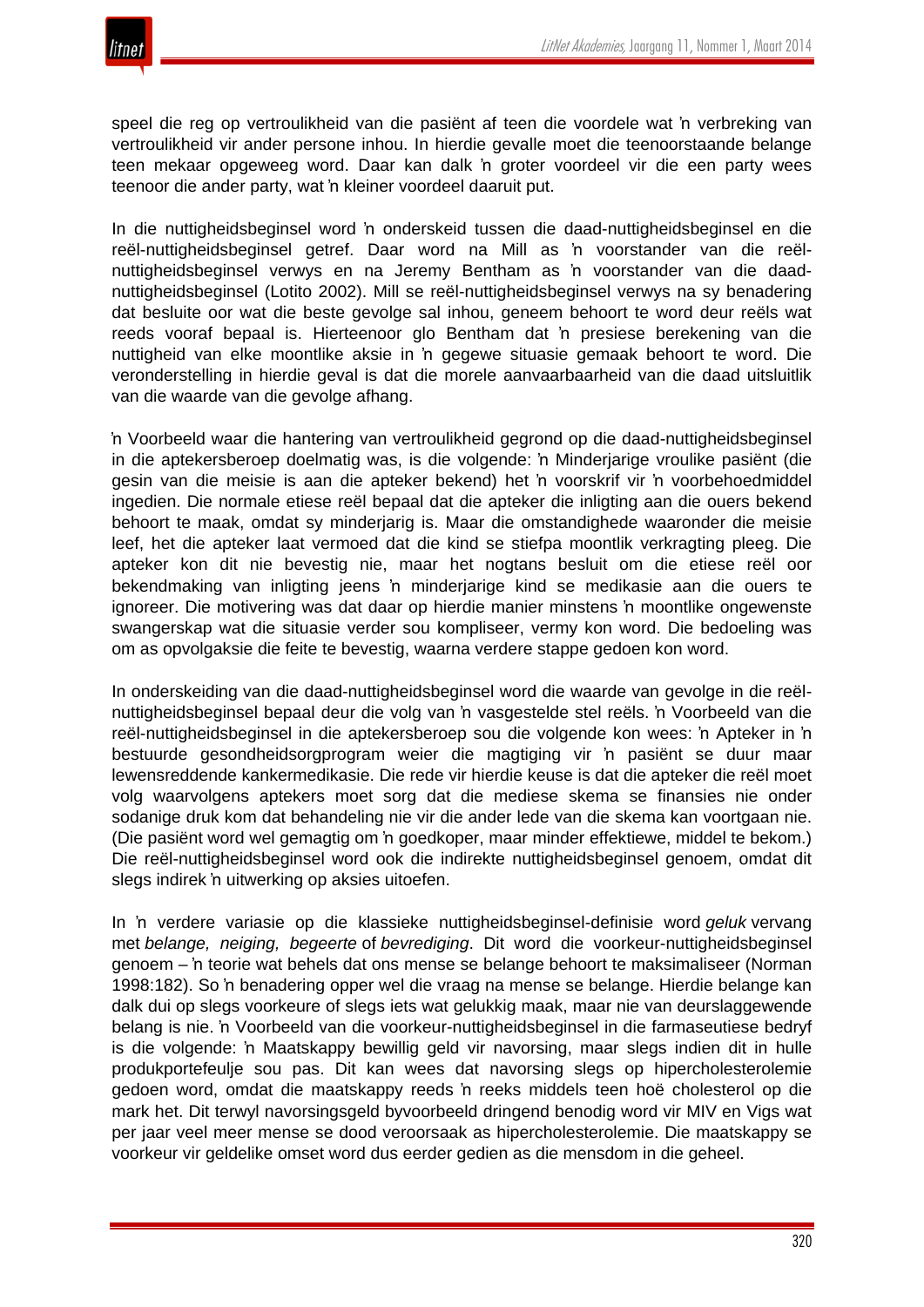

Ten einde voorkeur-nuttig in 'n saak op te tree, kan mense se belange saamgevoeg word om sodoende die *grootste* bevrediging na te streef. Dit is die kern van Mill se benadering tot die nuttigheidsbeginsel. Dit veronderstel dat daar wel namens die ander persoon besluit word wat goed en sleg vir hom/haar sal wees. In die geval van die aptekersberoep word soms betoog dat hierdie soort paternalisme aanvaarbaar kan wees, omdat die apteker kundiger kan wees as die pasiënt self op die gebied van sy/haar eie gesondheidstoestand. Op dieselfde manier word geredeneer oor die verspreiding van 'n pasiënt se vertroulike inligting waar 'n konflik tussen pasiënt-vertroulikheid en die "groter voordeel" vir die gemeenskap ontstaan.

Die einddoel is om die welsyn van die mensdom in die geheel te bevoordeel. Die groter voordeel vir die mensdom in die geheel lyk deurslaggewend as in ag geneem word dat die uitbreek van epidemies voorkom kan word deur soms vertroulikheid te verbreek. Daarbenewens beteken die nuttigheidsbeginselbenadering dat die pasiënt self voordeel trek uit die beskerming teen siektes en epidemies. Die uitruil van inligting kan immers lei tot die uitvind van nuwe medikasie teen ernstige siektetoestande wat beter verstaan word omdat die vertroulikheidseis om nuttigheidsredes in hierdie geval opgeskort is.

#### **4. Pluraliteitsalternatiewe**

#### *4.1 Deugde-etiek*

Die pligbeginselbenaderings en nuttigheidsbeginselbenaderings lyk na teenoorgestelde gesigspunte. Dit lyk nie of een van die twee teorieë as sodanig kan help om die oënskynlike dilemma wat die opskorting van die vertroulikheidseis veroorsaak, finaal op te los nie. Wanneer die twee benaderings op 'n modernisties-universalistiese manier hanteer word, sal dit mekaar inderdaad uitsluit. 'n Minder absolutistiese gebruik van die twee benaderings kan egter lei tot 'n standpunt dat hierdie teorieë nie noodwendig teenpole hoef te wees nie. So 'n benadering sal egter 'n heeltemal ander uitkyk op sake vereis.<sup>3</sup>

Een so 'n moontlikheid sou wees om van 'n deugde-etiek gebruik te maak. Hierdie benadering behels die motief "om 'n goeie of deugsame mens te wees", eerder as om te fokus op die "eerbare saak" (vir die pligbeginselbenadering is dit die "veruniverseelbare plig" en vir die nuttigheidsbeginsel is dit die "grootste voordeel vir die grootste aantal mense"). Die doel bly om 'n besluit te neem oor wat die beste vir die pasiënt én die gemeenskap is.

Deugde-etiek veronderstel verder die vermoë om die regte ding op die regte tyd en plek te doen. Die uitoefening van hierdie oordeel behels nie die roetine-toepassing van bepaalde reëls nie. Dit gaan juis oor die vermoë om keuses te maak in situasies waar dit onduidelik is hoe om die wette toe te pas (MacIntyre 1990:151–2). Volgens MacIntyre (1990:152) is daar wel 'n kritieke skakel tussen deugsaamheid en die wet, want om te weet hoe om die wet toe te pas, is moontlik slegs vir iemand wat innerlik oor die deug van geregtigheid beskik.

'n Algemene kenmerk van deug is om van die "gemiddelde" gebruik te maak. Byvoorbeeld: "waagmoed" lê iewers tussen "lamsakkigheid" en "oorhaastigheid". "Geregtigheid" bevind sig tussen "om onder onreg te ly" en "om onreg te pleeg". "Vryheid" is geleë tussen "roekeloosheid" en "gemeenheid". Vir elke deug is daar twee ooreenstemmende ondeugde. Wat as 'n ondeug beskou word, kan egter nie van die omstandighede geskei word nie. Wat in een geval as bevrydend beskou word, kan in 'n volgende situasie as verkwistend gereken word. Oordeel speel dus 'n onbetwisbare rol in die lewe van die deugsame mens (MacIntyre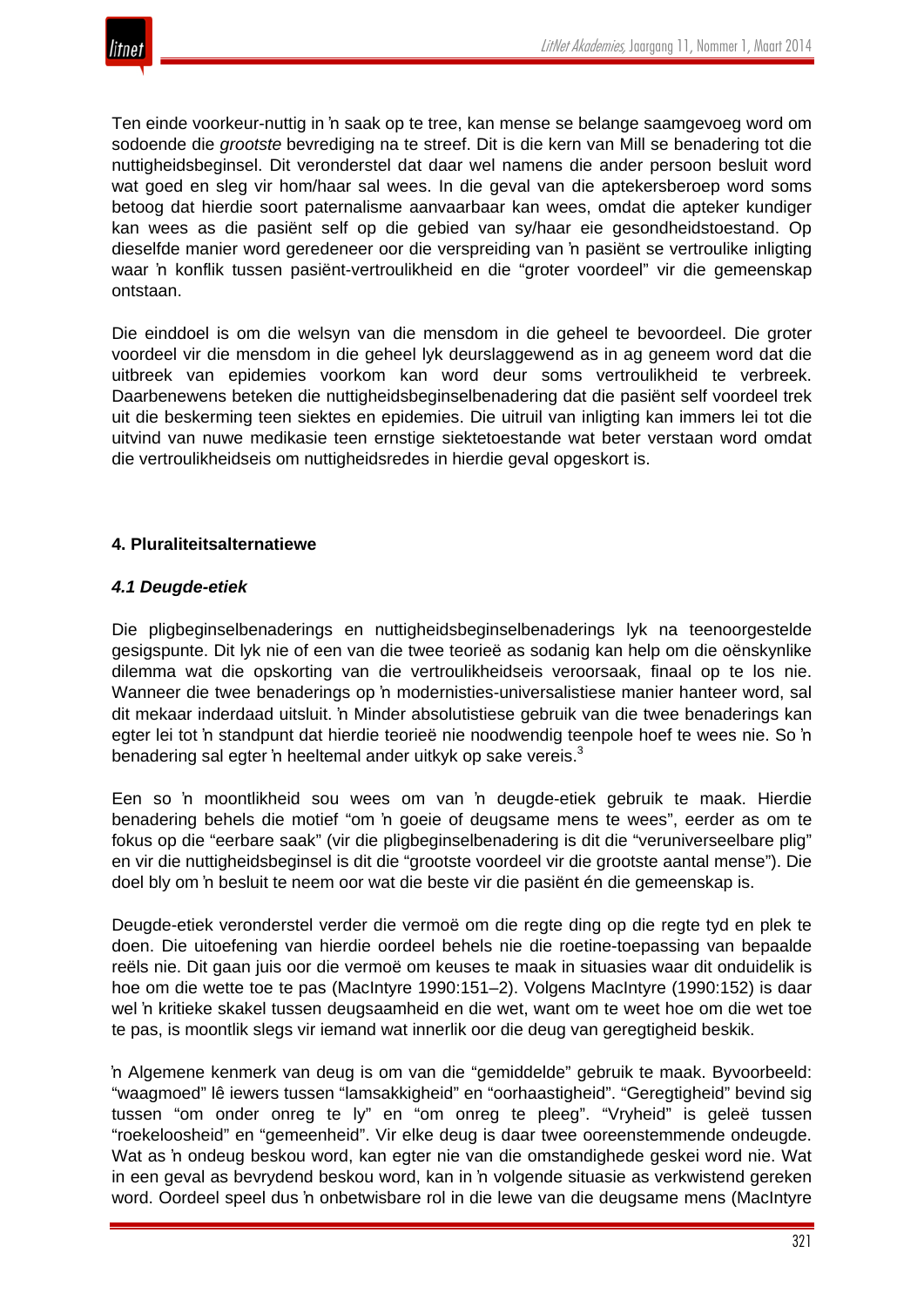

1990:154). Volgens hierdie etiese perspektief sal die deugsame apteker dus onder andere op sy/haar gesonde oordeel moet staatmaak wanneer dit kom by die opskorting van pasiëntvertroulikheid.

Hierdie praktiese vermoë veronderstel dat 'n persoon sal weet wat om hier en nou te doen. Dit gaan nie in die eerste plek oor reëls en algemene riglyne nie. Dit gaan daaroor om te weet hoe om in 'n spesifieke situasie reg op te tree.

Hoe bekom 'n mens sodanige kennis? Dit spruit uit praktiese ondervinding, opbou van gewoontes en herhaling: 'n deugsame mens maak reeds op 'n vroeë ouderdom kennis met die algemene reëls van reg en verkeerd. Deur ervaring van die toepassing van hierdie reëls bou die persoon 'n intuïtiewe gevoel op van wat om in watter situasie te doen. Hier is die kritieke punt die ontwikkelingspeil van sodanige intuïsie. Dit is nie moontlik om hiervoor spesifieke reëls te formuleer nie. Die kennis wat hier veronderstel word, word nie deur teoretiese opleiding bekom nie, maar deur morele opleiding en deur behoorlik in 'n beskaafde samelewing opgevoed te word (Norman 1998:39).

Die oorhoofse motivering vir die apteker se besluite in die voorbeeld hier bo genoem, waar 'n minderjarige meisie teen die algemene reël in wel van voorbehoedmiddels voorsien word, sou benewens deur daad-nuttigheidsbeginsel, ook deur 'n deugde-etiek gemotiveer kon word. Die apteker toon immers in hierdie geval die karaktertrek van omgee vir die pasiënt wat dieper strek as bloot die onmiddellike gevolge van sy/haar dade.

## *4.2 Toulmin se gevalgebaseerde benadering*

Die deugde-etiese benadering is nie te ver verwyder van die sogenaamde gevalgebaseerdebenadering (kasuïstiek) nie (Mautner 1996:98; sien ook Mash 2000:303).

Ons vind in Toulmin (1992:165) so 'n gevalgebaseerde benadering – wat hy 'n postmoderne benadering noem. Hiervolgens voorsien hy 'n praktiese toepassing van etiese insigte in die oplossing van spesifieke probleme. Die hoog-modernisme was teoreties gesentreerd en sterk rasioneel gedrewe (Toulmin 1992:145). Daar is hoofsaaklik vier beklemtonings in die hoog-moderne perspektief gemaak:

- Ignorering van die verbale en beklemtoning van die geskrewe.
- Wegbeweeg van die lokale na die algemene.
- Beweging van die spesifieke na die universele.
- Verskuiwing van 'n spesifieke tydstip na die tydlose.

Dit het 'n verskuiwing behels – 'n beweging weg van die praktiese filosofie van Aristoteles na 'n teoretiese benadering (Toulmin 1992:165). Hierteenoor vind daar tans 'n "vermensliking" van die moderniteit plaas waarvolgens bogenoemde beklemtonings omgekeer word en die klem na "tersaaklikheid" begin verskuif. Die eis is dat wetenskaplikes betrokke raak by die impak wat hulle uitvindings uitoefen (die atoombomme op Hirosjima en Nagasaki laat kernfisici byvoorbeeld ernstig besin oor die rigting waarin hul vak moet beweeg) (Toulmin 1992:172). Dit gaan daaroor dat die wetenskap nie meer op waardevryheid vir uitvindings aanspraak kan maak nie.

Die implikasies van hierdie benadering vir die aptekerswese is duidelik in byvoorbeeld gevalle waar die gevolge van navorsing en die impak van medisyne op pasiënte ter sprake kom. In hierdie gevalle is dit veral ter sake dat die vertroulike inligting van pasiënte nie misbruik word (soos in voorbeelde hier bo uitgewys) bloot ter wille van groter wins nie.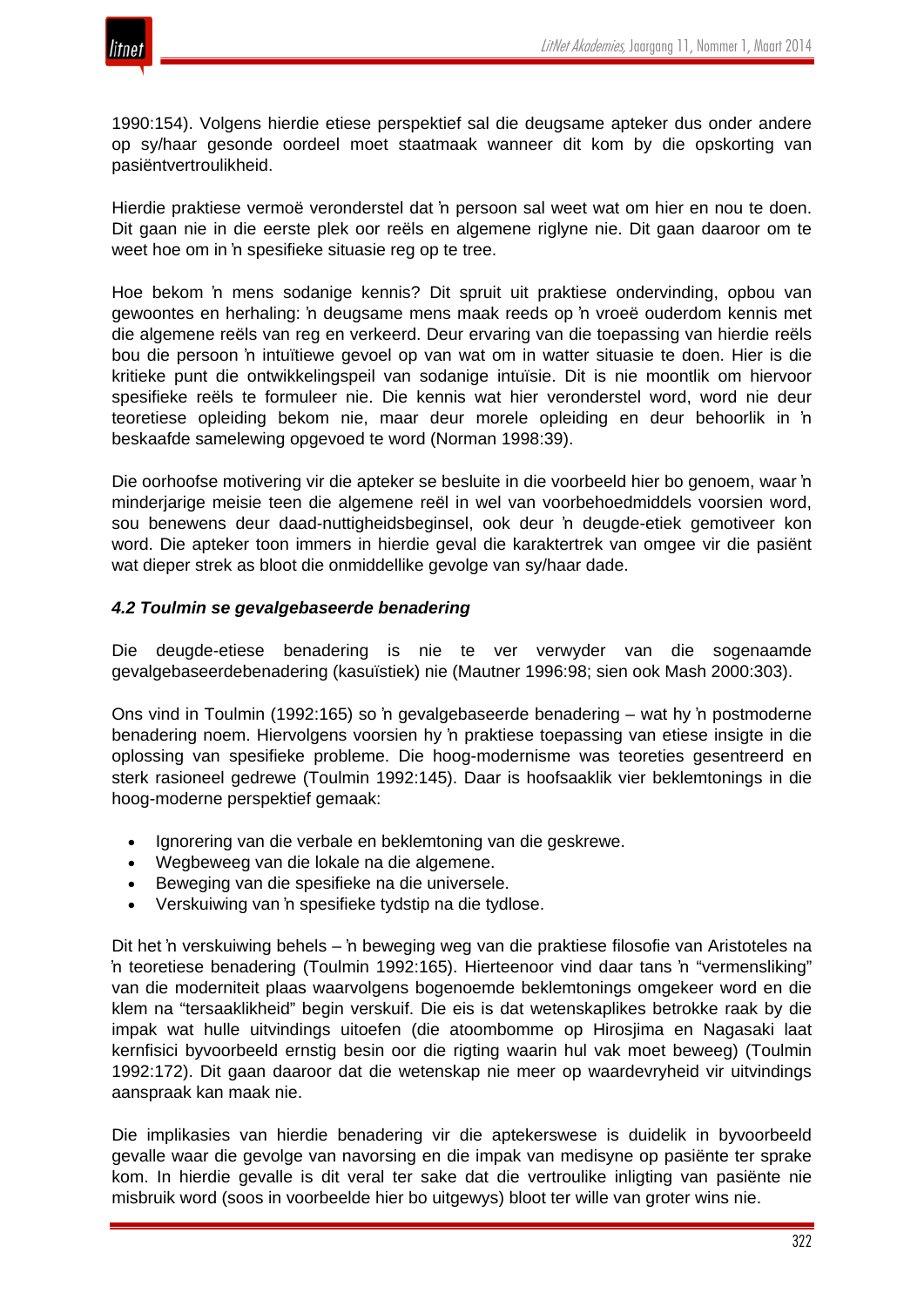

Hierdie benadering van Toulmin versterk ook die klem wat tot sover gesuggereer word: dat die hantering van vertroulikheid in die aptekersberoep moet aanleun by die praktiese en die spesifieke geval binne 'n spesifieke situasie. Die apteker sal van die gevalgebaseerde metode gebruik maak tydens moeilike etiese besluite deur soortgelyke gevalle te ontleed en dan sy/haar besluit daarop te baseer. Hierdie benadering veronderstel 'n wegbeweeg van waar die algemene oorbeklemtoon is na 'n sterker fokus op die spesifieke in die filosofiese beskouing van etiese kwessies.

## *4.3 Taylor se verset teen 'n modernistiese moralisme*

MacIntyre se teruggryp na die antieke deugde-etiek en Toulmin se postmodernistiese etiek is aanduidend van 'n tydsgees wat ontevrede is met die modernisme se universalistiese aanslag in die etiek. Die soektog is na 'n meer situasie-gefokusde benadering. In die lig hiervan is daar dus waarskynlik ruimte vir 'n gevalgebaseerde benadering in die aptekersberoep. Dit is 'n "ruimte" wat verder versterk kan word deur Charles Taylor (2011) se verset teen wat hy as die modernistiese moralisme tipeer. Die moralistiese etiek bestaan, volgens Taylor, gewoonlik uit gedragsreëls met verpligte en verbode aksies; gedragsreëls wat uit 'n enkele bron of beginsel gegenereer word. Die nuttigheidsbeginsel- en pligbeginselbenadering stel beide voor dat daar slegs een beginsel behoort te bestaan waaruit 'n stel verpligte stelreëls opgestel kan word. Hy vra krities of hierdie reduksionistiese fiksasie (monofokus) nie dalk oordrewe is nie. Hy betoog (2011:348) dat daar 'n aantal redes is waarom die morele lewe nie in 'n enkele gedragskode vasgevang kan word nie.

- Teenkanting kan weer eens uit Aristoteles se denke gemotiveer word: situasies en gebeure is onvoorsienbaar verskillend; geen stel reëls kan ooit vir *alle* gebeurlikhede voorsiening maak nie.
- Daar is ook meer as een "goedheid", byvoorbeeld vryheid en gelykheid, geregtigheid en genade, effektiewe sukses of begrip met empatie.
- Die "regte" oplossing kan dalk net 'n oplossing vir die een party in 'n konflik wees. Dit kan dikwels die gevolg hê dat beide partye aan die einde van die onderhandelings steeds 'n armlengte van mekaar af sal bly staan. Die oplossing is eerder dat die partye om 'n tafel sal sit en in 'n tydelike oorgang geregtigheid sal daarstel om die proses die loop te laat neem. Daar kan selfs ingestem word dat die partye op sekere punte verskil, maar wel ooreenkom om tot op 'n later stadium te verskil.
- Veralgemening is 'n metode om konflik oor die toepassing van gedragsreëls op te los en dit deur konflik tweedimensioneel te plaas. Die horisontale as gee aan 'n mens die ruimte waarbinne die oplossing gevind moet word, die billike "beloning" tussen twee partye. Die vertikale ruimte open die moontlikheid dat "op 'n hoër vlak" opgetree word. Op hierdie manier kan 'n ander, minder pynlike oplossing gevind word wat dalk vir beide partye aanvaarbaar is.
- Die vertikale dimensie of ruimte is een van versoening en vertroue. Dit is hier waar die Christelike dimensie vir Taylor uitstaan as een wat nooit in 'n vasgestelde kode geplaas kan word nie. Dit plaas altyd aksies in twee dimensies, een van die regte aksie asook 'n eskatologiese dimensie. Dit behels 'n dimensie van versoening en vertroue en dui op meer as bloot 'n binnehistoriese perspektief van moontlike versoening in bepaalde omstandighede. Die Christelike gedragsrigtende dokument, die Bybel, wys op talle voorbeelde hiervan – soos die gelykenis van die wingerdeienaar wat verskillende werkers op verskillende tye van die dag aanstel,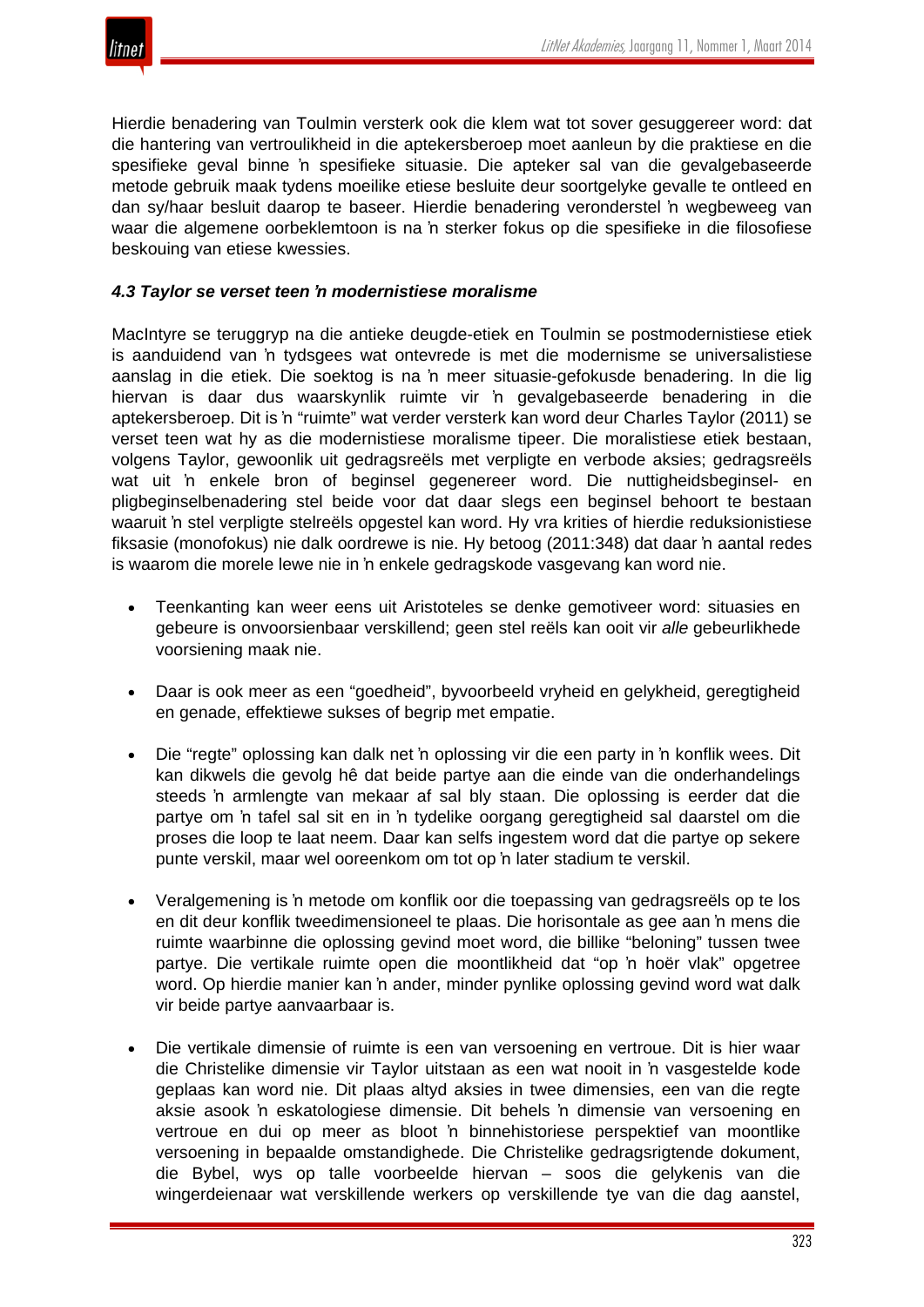

maar almal uiteindelik dieselfde loon betaal. Dit wys op die dieptedimensie wat die infrahistoriese oorstyg, of daaraan nuwe gehalte gee, van God se koninkryk wat in die vertikale ruimte of spasie werk. Dit beteken ook dat daar nie 'n bepaalde kode of formule is vir Christene om in vandag se wêreld op te tree nie. Hulle tree bloot volgens die beste kode van die dag op.

Kodesentrisme is, volgens Taylor (2011:353), die tendens in modernisme om universeelgeldende en finale morele reëls te probeer formuleer. Dit was bloot 'n poging om van Christene perfekte dienende mense te maak sodat hulle aan al die vereistes van die Bybelse wette kon voldoen. In die huidige kultuur het hewige weerstand opgebou (wat reeds vanaf die 18de eeu oplaai) teen hierdie strak soort moralisme. Een van die sentrale temas van kritiek van die Romantiese era was gemik teen die onbetrokke, gedissiplineerde en gebufferde self en die wêreld wat dit gebou het – en meer spesifiek omdat dit die mens van die dieper emosies vervreem het. Weens die beheptheid met universele kodes is dit asof iets verlore geraak het, 'n groter doel of élan, 'n vervulling waarsonder die lewe die doel verloor het. Uit 'n Christelike oogpunt is dit die ingesteldheid op die liefde van God wat vir die mens verlore geraak het. Selfs die moderne siening van geluk is so afgeplat dat dit byna as onwaardig vir die mens beskou kan word (Taylor 2011:355).

'n Kodesentrisme sou veronderstel dat vertroulikheid 'n absolute plig op die apteker lê. 'n Sensitiwiteit vir 'n pluraliteit van norme skep egter ruimte vir 'n meer ontspanne benadering tot die vereiste van vertroulikheid. Hiermee word vertroulikheid se oorhoofse bedoeling – om die menswaardigheid van pasiënte te dien – ook van 'n groter beweegruimte voorsien.

Opsommend kan 'n mens na die oorbeklemtoning of verabsolutering van reëls en regulasies kyk en opmerk dat reëls en regulasies nie deurentyd die probleem kan oplos nie. Om die waarheid te sê, dit kan in sekere gevalle selfs die probleem verder bemoeilik. Daarom moet die apteker soms van ander perspektiewe gebruik maak om sekere vertroulike dilemmas op te los. Die vermoë tot oordeel behoort deel van die deugsame apteker se samestelling te vorm. Daarom behoort gesonde oordeel ook toegepas te kan word by vertroulikheidskwessies wat eenvoudig nie deur wetgewing of riglyne opgelos kan word nie.

'n Postmoderne etiese invalshoek vir aptekers op die hantering van pasiëntvertroulikheid stel 'n gevalgebaseerde benadering voor waar die hantering van soortgelyke gevalle beskou en dan 'n strategie vir die hantering van daardie geval uitgewerk word. Dit kan uit die Tayloriaanse benadering afgelei word dat 'n eksklusiewe fokus op 'n kode (soos die Aptekersraad se kode vir die hantering van pasiëntvertroulikheid) nie deurgaans al die antwoorde bied nie. Gevolglik moet individuele oordeel in bepaalde omstandighede gebruik word.

## *4.4 Subjektivisme en relativisme*

In die artikel se betoog tot dusver word in die rigting van 'n pluraliteitsbenadering beweeg. Dit kan uiteraard 'n beskuldiging van relativisme en subjektivisme ontlok. 'n Meer uitgebreide literatuurstudie en kritiese verwerking van die temas van relativisme en subjektivisme en die toepassing daarvan op die vertroulikheidseis is sekerlik 'n tema vir verdere studie. Dit is egter in hierdie stadium wel gepas om enkele opmerkings te maak oor die implikasie van hierdie twee konsepte vir die tema van vertroulikheid.

• Relativisme en subjektivisme binne die konteks van die vertroulikheidseis het 'n eie betekenisveld.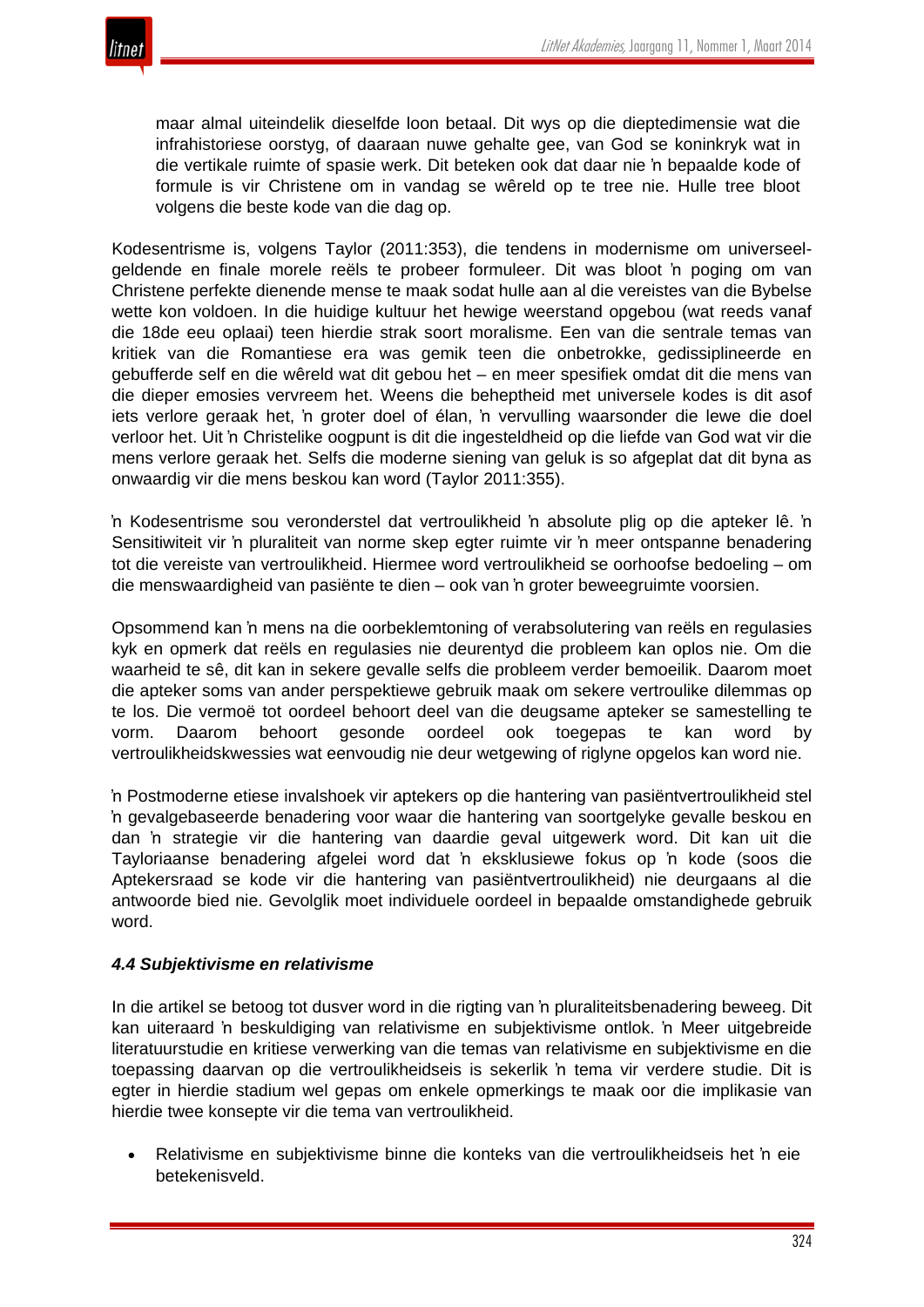

- Relativisme rakende die eis vir die vertroulike hantering van inligting veronderstel dat verskillende reëls toepaslik kan wees, afhangende van (relatief tot) die situasie of konteks. Dit veronderstel dus dat 'n reël bepaalde uitsonderings kan hê, en selfs dat *alle* reëls uitsonderings kan hê (Mautner 1996:200).
- Subjektivisme is die siening dat die waarheidswaarde van 'n norm afhang van die bestaan van sekere menings en beskouings wat tot die persoon beperk is (Mautner 1996:600). Subjektivisme verhoed ook dat objektiewe morele norme universeel geld.
- Etiese relativisme stel dit byvoorbeeld dat die antwoord op 'n vraag of 'n daad reg of verkeerd is, tussen persone of kulture kan verskil.
- 'n Daad kan gebaseer word op individuele gevoelens (subjektivisme) of waar spesifieke sosiale en kulturele omstandighede 'n rol speel in die vestiging van morele besluite en praktyke (kulturele relativisme). In die ekstreme vorm kan subjektivistiese en relativistiese standpunte tot 'n slotsom lei wat vir sommige waar sal wees en vir ander weer nié. So 'n stand van sake sal dit uiteraard onmoontlik maak om enige morele gewig toe te ken aan radikaal verskillende aksies wat uit sodanige standpunte voortvloei. (EthicsataGlance 2012:1)

Uit bostaande kan afgelei word dat die blote idee dat die vertroulikheidseis opgeskort kan word, dalk relativisties kan voorkom. Dit veronderstel immers dat die reël waarvolgens 'n pasiënt se inligting vertroulik gehanteer moet word, uitsonderings het wat van omstandighede en van individue se persepsies afhang. Relativisme en subjektivisme het dit inderdaad met mekaar gemeen dat geen universeel geldige en gegewe reëls, beginsels, norme of wetmatighede erken word nie. Die reël wat geld, word volledig van die situasie afhanklik gemaak. Die situasie word dus as't ware die normgewer vir die etiese handeling. Dit beteken ook dat hoegenaamd geen algemene norme geïdentifiseer kan word nie. Dit is omdat alle situasies verskil en die reël wat elke unieke situasie genereer, dus nieveruniverseelbaar is. Dieselfde geld subjektivisme wat veronderstel dat die norm volledig deur die menslike subjek voortgebring word. Norme wat op hierdie manier die lig sien, is dan eweneens volledig nieveruniverseelbaar.

Teenoor hierdie eensydige ontkenning van enige universele reëlmatigheid kan 'n pluraliteitsbenadering egter steeds veronderstel dat norme nie deur individuele situasies of menslike subjekte uitgevaardig word nie. Dit word as universeel beskou omdat dit deur 'n historiese proses veruniverseel het, of omdat dit as "gegewe" beskou word. Hierdie universaliteit – en dit is die punt waarop hierdie artikel afstuur – neem egter nie die verantwoordelikheid weg van menslike subjekte om met wysheid 'n eie oordeel te vel oor watter norm in 'n spesifieke situasie positiewe gestalte moet kry nie. Daarby sou dit 'n erg reduksionistiese siening behels as alle moraliteit terugherlei word na byvoorbeeld slegs die nuttigheidsbeginsel of slegs die beginsel van "respek vir menslikheid". 'n Derde voordeel sou nóg meer prakties wees: 'n mate van verdraagsaamheid kan toegelaat word by die toepassing van waardes waaroor persone sterk verskil (McKnight 2000:432).

Die idee van 'n pluraliteit van waardes hoef dus nie noodwendig 'n relativisme of subjektivisme te veronderstel nie. Die argument bevoordeel eerder 'n pluraliteitsbenadering wat ruimte laat vir die kompleksiteit van die toevallige omstandighede van 'n praktiserende apteker.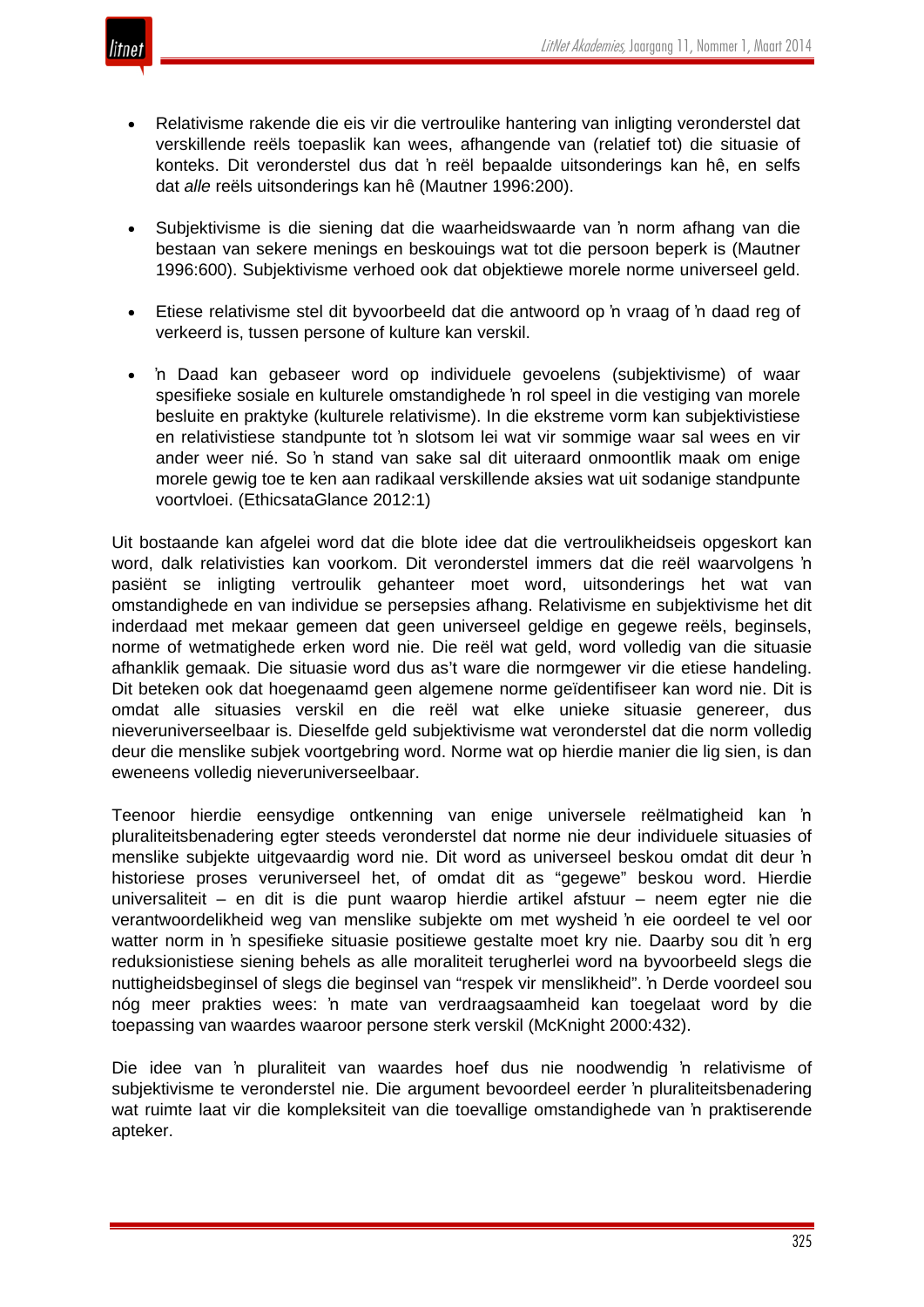## **5. Samevatting**

Daar is wel 'n probleem met 'n etiek wat aandring op 'n enkele basisnorm. Dit is dat die oorgrote meerderheid aptekers so 'n etiek nie prakties toepasbaar vind nie. Om komplekse daaglikse probleme in so 'n teoretiese en abstrakte raamwerk te plaas, behels 'n oorvereenvoudiging wat nie prakties uitvoerbaar is nie; die waarheid word ook nie werklik volgens die eie aard van die situasie benader nie. Hierdie kritiek maak etiese teorieë en 'n morele benadering egter nie ongeldig nie. Dit ontneem aptekers ook nie van etiese aanwysers van moraliteit wat hulle in hul daaglikse lewe en besluitneming in aptekerswese lei nie. Kritiek teen 'n enkele basisnorm moet egter wel getakseer word teen die agtergrond van die voortgaande belang van die Eed van Hippokrates asook die postmoderne atmosfeer waarin die aptekersbedryf sig bevind. In die praktiese oplossing van morele dilemmas behoort etiese benaderings soos die pligbeginselbenadering, nuttigheidsbeginsel en deugde-etiek as belangrike rigtingwysers te geld. Daarom is hierdie benaderings hanteer as 'n verskeidenheid keusemoontlikhede in die morele situasie waarin aptekers hulle bevind.

In die artikel is uitgegaan van 'n agtergrondskets van die wetlike voorskrifte en uitsonderings met betrekking tot pasiëntvertroulikheid. In die tweede afdeling is die modernisties-etiese beskouings van die plig-idee en die nuttigheidsidee met die probleem van pasiëntvertroulikheid in verband gebring. Die plig tot vertroulikheid is derdens met pluraliteitsalternatiewe, soos deugde-etiek, 'n postmoderne etiek en 'n antimoralisme, verbind om 'n alternatief vir die reduksionistiese monismes van die modernisme te bedink.

Etiese teorieë waarvolgens die moraliteit van aksies of besluite bepaal word deur plig en nie deur die algemene waarde wat die gevolge van die handelinge inhou nie, is kortliks ontleed. Met die veronderstellings van hierdie benadering in die agtergrond kan gestel word dat die pligbeginselbenadering die motivering om "goed te doen" sien as dat "die regte ding gedoen moet word". Die apteker behoort die gevolge in gedagte te hou wanneer sy besluit om die vertrouensplig te verbreek: (i) sy behoort so op te tree dat sy nie sal omgee as enige ander apteker ook so optree nie, en (ii) sy moet nie 'n pasiënt as middel tot 'n doel gebruik nie. Die nuttigheidsbeginsel fokus op die aard van die gevolge en hiervolgens word die moraliteit deur die gevolge van die handeling of besluit bepaal, en nie deur die inherente morele eienskap van die handeling self nie. Om dus vanuit bogenoemde die morele grondslag van vertroulikheid te verstaan, moet 'n mens let op die gevolge wat die besluit om iets vertroulik te hou, inhou. Die uitsonderings wat deur die wetgewing voorgeskryf word vir wanneer pasiëntvertroulikheid verbreek mag word, skep 'n situasie waar die reg op vertroulikheid van die pasiënt afgespeel word teen die voordele wat 'n verbreking van vertroulikheid vir ander persone inhou.

Wanneer die twee benaderings op 'n modernisties-universalistiese manier hanteer word, sal hulle mekaar inderdaad uitsluit. 'n Minder absolutistiese gebruik van die twee konsepte kan egter lei tot 'n standpunt dat hierdie teorieë nie noodwendig teenpole hoef te wees nie. Daar word dan eerder gekyk daarna "om 'n goeie of deugsame mens te wees", as om te fokus op die "eerbare saak". Dus is dit vir die pligbeginselbenadering die "veruniverseelbare plig" en vir die nuttigheidsbeginsel is dit die "grootste voordeel vir die grootste aantal mense". Uiteindelik behoort die besluit te wees oor wat die beste vir die pasiënt en die gemeenskap is, en dit behels die vermoë om die regte ding op die regte tyd en plek te doen. Oordeel speel dus 'n belangrike rol in die lewe van die deugsame mens. Die kennis wat hier veronderstel word, word nie deur *teoretiese* opleiding bekom nie, maar deur *morele* opleiding en deur behoorlik in 'n beskaafde samelewing opgevoed te word.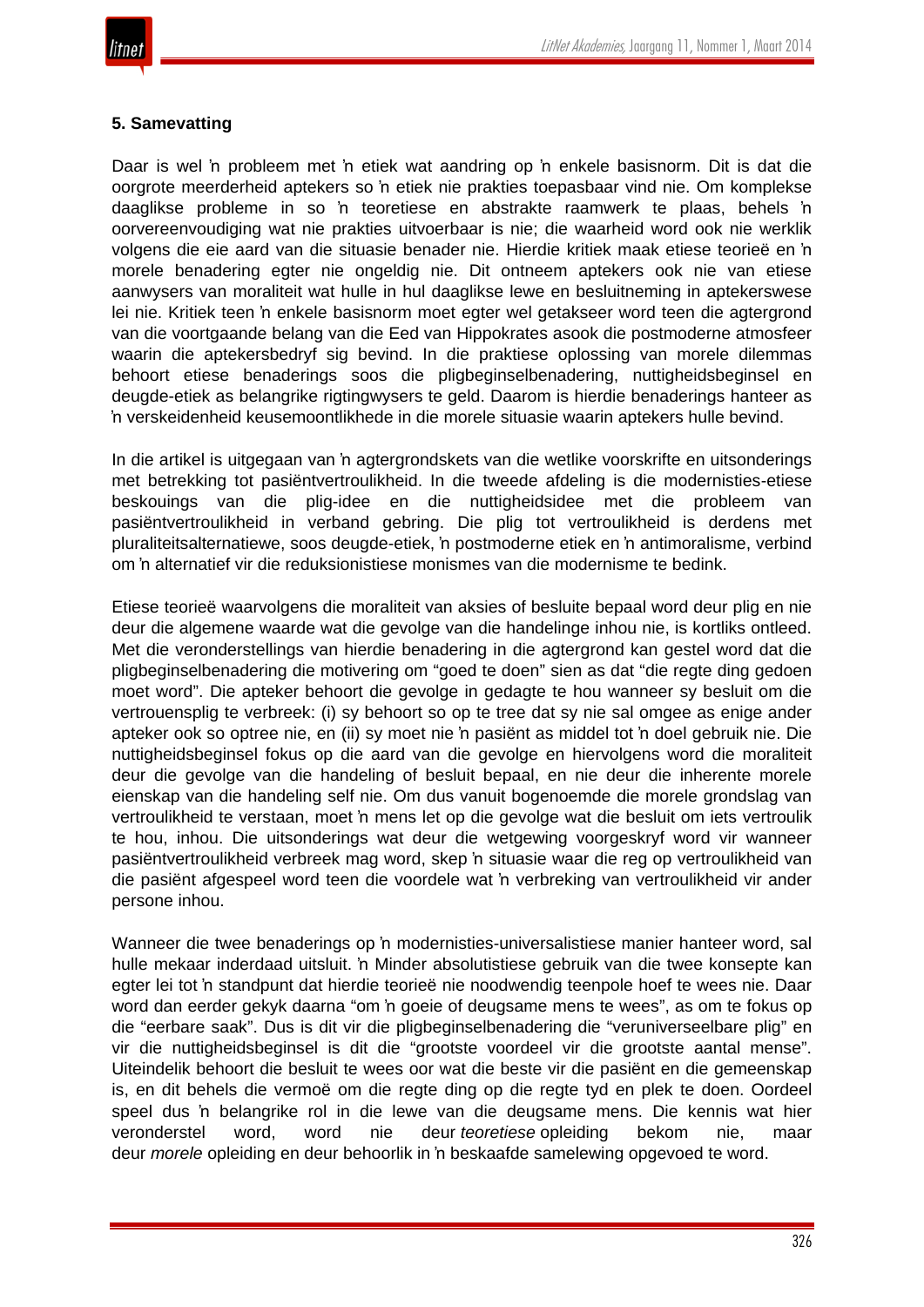Die deugde-etiese benadering is baie nou verwant aan die gevalgebaseerde benadering wat ons by Toulmin vind, wat hy 'n postmoderne benadering noem. Toulmin voorsien 'n praktiese toepassing van etiese insigte in die oplossing van spesifieke probleme wat volgens hom 'n aanduiding is van 'n tydsgees wat ontevrede is met die modernisme se universalistiese aanslag in die etiek.

Hierdie anti-universalisme kom ook voor in Taylor se behandeling van die modernisme se invloed op die etiek. Die moralistiese etiek bestaan volgens Taylor gewoonlik uit gedragsreëls met verpligtinge en verbode aksies; gedragsreëls wat uit 'n enkele bron of beginsel gegenereer word. Die nuttigheidsbeginsel en die pligsbeginsel stel beide voor dat daar slegs een beginsel behoort te bestaan waaruit 'n stel verpligte stelreëls opgestel kan word. Taylor vra krities of hierdie reduksionistiese fiksasie (monofokus) nie dalk oordrewe is nie. Aristoteles stel byvoorbeeld 'n pluralistiese denkproses oor die saak voor en dit word soos volg gemotiveer: Situasies en gebeure is onvoorsienbaar verskillend; geen stel reëls kan ooit vir *alle* gebeurlikhede voorsiening maak nie. Die "regte" oplossing kan dalk net 'n oplossing vir die een party in 'n konflik wees. Veralgemening is 'n metode om konflik oor die toepassing van gedragsreëls op te los en dit deur konflik tweedimensioneel te plaas. Die vertikale dimensie of ruimte is een van versoening en vertroue.

Dit beteken ook dat daar nie 'n bepaalde kode of formule is om in die wêreld op te tree nie. Mense tree bloot op volgens die beste kode van die dag. Kodesentrisme is, volgens Taylor, die tendens in modernisme om universeel-geldende en finale morele reëls te probeer formuleer. 'n Kodesentrisme sou veronderstel dat vertroulikheid 'n absolute plig op die apteker lê. 'n Sensitiwiteit vir 'n pluraliteit van norme skep egter ruimte vir 'n meer ontspanne benadering tot die eis vir vertroulikheid. Reëls en regulasies kan nie deurentyd die probleem oplos nie. Aptekers behoort eerder te kyk na 'n postmoderne etiese invalshoek vir die hantering van pasiëntvertroulikheid waar daar voorgestel word dat die gevalgebaseerde benadering vir die hantering van soortgelyke gevalle gevolg word en so 'n strategie vir die hantering van daardie geval uitgewerk word en daardeur in 'n pluraliteitsbenadering inbeweeg.

Dit kan uiteraard 'n beskuldiging van relativisme en subjektivisme ontlok. Relativisme veronderstel dat 'n reël bepaalde uitsonderings kan hê, en selfs dat *alle* reëls uitsonderings kan hê. Subjektivisme is die siening dat die waarheidswaarde van 'n norm afhang van die bestaan van sekere menings en beskouings wat tot die persoon beperk is. Hieruit kan afgelei word dat die blote idee dat die vertroulikheidseis opgeskort kan word, dalk relativisties mag voorkom deurdat die reël wat geld, volledig van die situasie afhanklik gemaak word. Die situasie word dus as't ware die normgewer vir die etiese handeling. Teenoor hierdie eensydige ontkenning van enige universele reëlmatigheid kan 'n pluraliteitsbenadering egter steeds veronderstel dat norme nie deur individuele situasies of menslike subjekte uitgevaardig word nie. Die konsep van 'n pluraliteit van waardes hoef dus nie noodwendig 'n relativisme of subjektivisme te veronderstel nie. Die argument bevoordeel eerder 'n pluraliteitsbenadering wat ruimte laat vir die kompleksiteit van die toevallige omstandighede van 'n praktiserende apteker.

Die studie se doel is om sekere etiese dilemmas, meer spesifiek dié oor die hantering van pasiëntvertroulikheid, vanuit 'n filosofies-etiese hoek te beskou. Verskillende etiese teorieë, beginnende met 'n nuttigheidsbeginsel- teenoor 'n pligbeginselbenadering, word gebruik. Die mikpunt is om 'n eenvormige benadering te vind waarmee die apteker se dilemma in hierdie verband aanvaarbaar hanteer kan word. Daar word bevind dat hierdie beskouings nie aan die vereiste van 'n "een grootte pas almal"-benadering voldoen nie. Die soektog is uitgebrei na ander modernistiese benaderings. Daar is bevind dat wanneer 'n pluraliteitsbenadering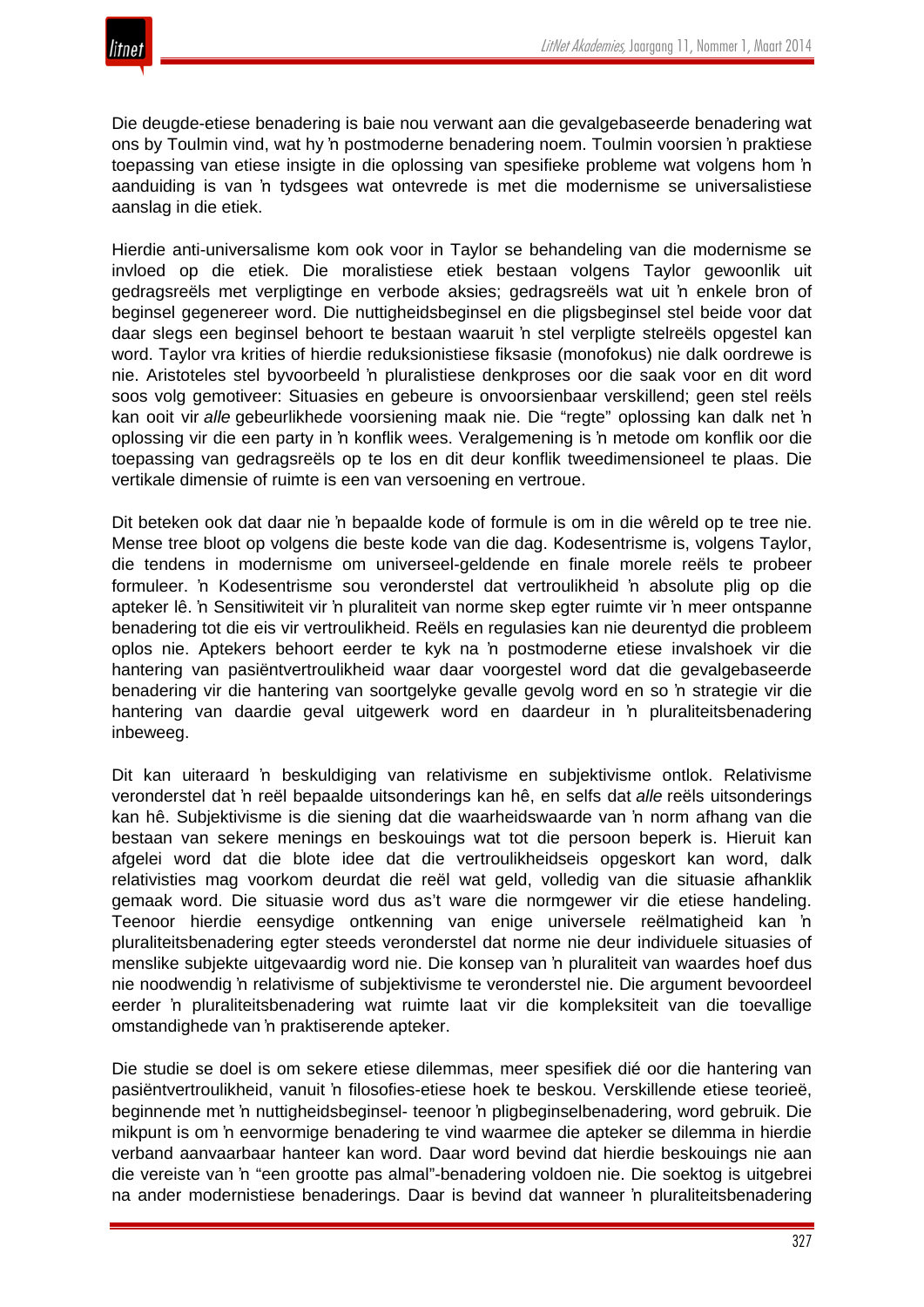

spesifiek die gevalgebaseerde benadering aanpak dit 'n mens nader aan 'n oplossing sal bring, naamlik aan die ideaal om elke geval op eie meriete te hanteer.

Die grootste uitdaging vir die ondersoek waarop hierdie artikel berus, was die gebrek aan literatuur oor die hantering van pasiëntvertroulikheid in die apteekwese. Die praktiese voorbeelde is uit eie ervaring opgediep. Op hierdie punt kan nog heelwat gedoen word om aan hierdie etiese aangeleentheid metodologiese diepte te gee. Om die waarheid te sê, verdere studie is noodsaaklik om helderheid te kry oor gevolge van die verbreking van pasiëntvertroulikheid in spesifieke omstandighede en om 'n meer presiese verwoording van uitgangspunte aan te bied.

Praktiese navorsing behoort ook onderneem te word oor die huidige stand van sake in die aptekersberoep. Dit behoort plaas te vind voordat bepaalde riglyne neergelê word wat die huidige wetgewing ondersteun. Sodoende sal sowel die pasiënt as die aptekersberoep se belange die beste gedien kan word.

Hierdie verskillende benaderings tot die dilemma van pasiëntvertroulikheid gaan, wat die apteker se situasie betref, nog heelwat uitbreiding, helderheid en navorsing verg. Die doel van die artikel was om juis net 'n bewustheid te kweek dat so 'n benadering ontwikkel moet word. Daarby is enkele benaderings uitgelig wat in sekere gevalle gevolg kan word.

Empiriese navorsing behoort ook gedoen te word oor hoe die redelike apteker in die praktyk optree binne die etiese dilemmas waarmee hy/sy daagliks gekonfronteer word, asook oor pasiënte se siening en verwagting rakende die kwessie van vertroulikheid. Moontlike etiese modelle kan ontwikkel word vir hoe om hierdie morele dilemmas te hanteer. Navorsing behoort ook gedoen te word oor die moontlike insluiting van 'n etiese kursus in die kurrikulum van aptekerswese.

#### **Bibliografie**

Ethics at a Glance. 2012. rhchp.regis.edu/HCE/EthicsAtAGlance/EthicsAtAGlance.pdf (Junie 2012 geraadpleeg).

Ford, B.D., D.E. Zoutman en A.R. Bassili. 2005. Attitudes of designated pharmacy managers regarding the confidentiality of patient and physician pharmacy records*. ASHP Midyear Clinical Meeting*, 40:332E.

Kuhse, H. en P. Singer. 1998. *A companion to bioethics.* Oxford: Blackwell.

Lotito, C. 2002. Aristotle and the Doctrine of the Mean. http://webcache.googleusercontent.com/search?q=cache:http://groups.drew.edu/philoso/Arc hives/Lotito/Aristotle%2520and%2520the%2520Doctrine%2520of%2520the%2520Mean.ht m (Junie 2012 geraadpleeg).

MacIntyre, A. 1990. *After virtue, a study in moral theory.* Londen/Parys: Bloomsbury Academic Press / University of Notre Dame Press.

Mash, B. (red.). 2000. *Handbook of family medicine.* Oxford: Oxford University Press.

Mautner, T. 1996. *Dictionary of philosophy.* Londen: Penguin.